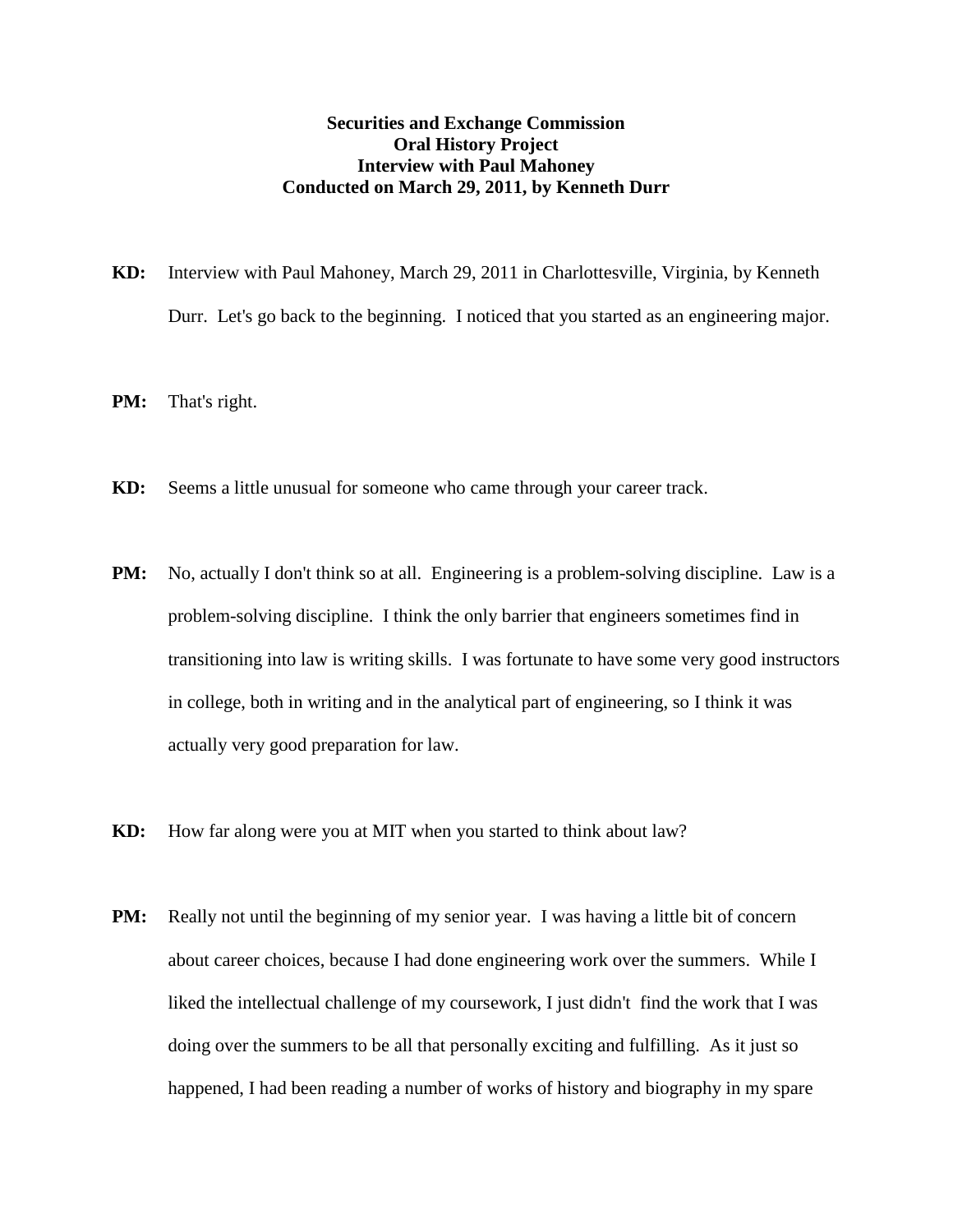time and kept finding these lawyers popping up all over the place doing interesting things and decided that maybe I would give that a shot. I don't think it was an especially careful process, as might not be all that surprising when we're talking about a twenty-one year old. In any event, I'm glad I did it.

- **KD:** You went to Yale.
- **PM:** That's right.
- **KD:** Tell me a little bit about the program as you found it when you got there. Who were some of the leading lights in the law program there?
- **PM:** Yale at the time I was there had a reputation as a place that was halfway between a standard legal education and a free-floating PhD program. Obviously, an awful lot of its graduates end up becoming academics. I think in my class I'd probably estimate that 20 percent of my classmates ended up teaching somewhere or other.

I was very lucky at Yale because they have—like we do here at Virginia—one of your first year classes in a very small group. My small group professor was George Priest, who was, at that time, an up and coming young leader in the law and economics movement. I found that way of organizing my thinking about law to be quite powerful and persuasive. So George was someone who had a tremendous influence on my intellectual development as a lawyer.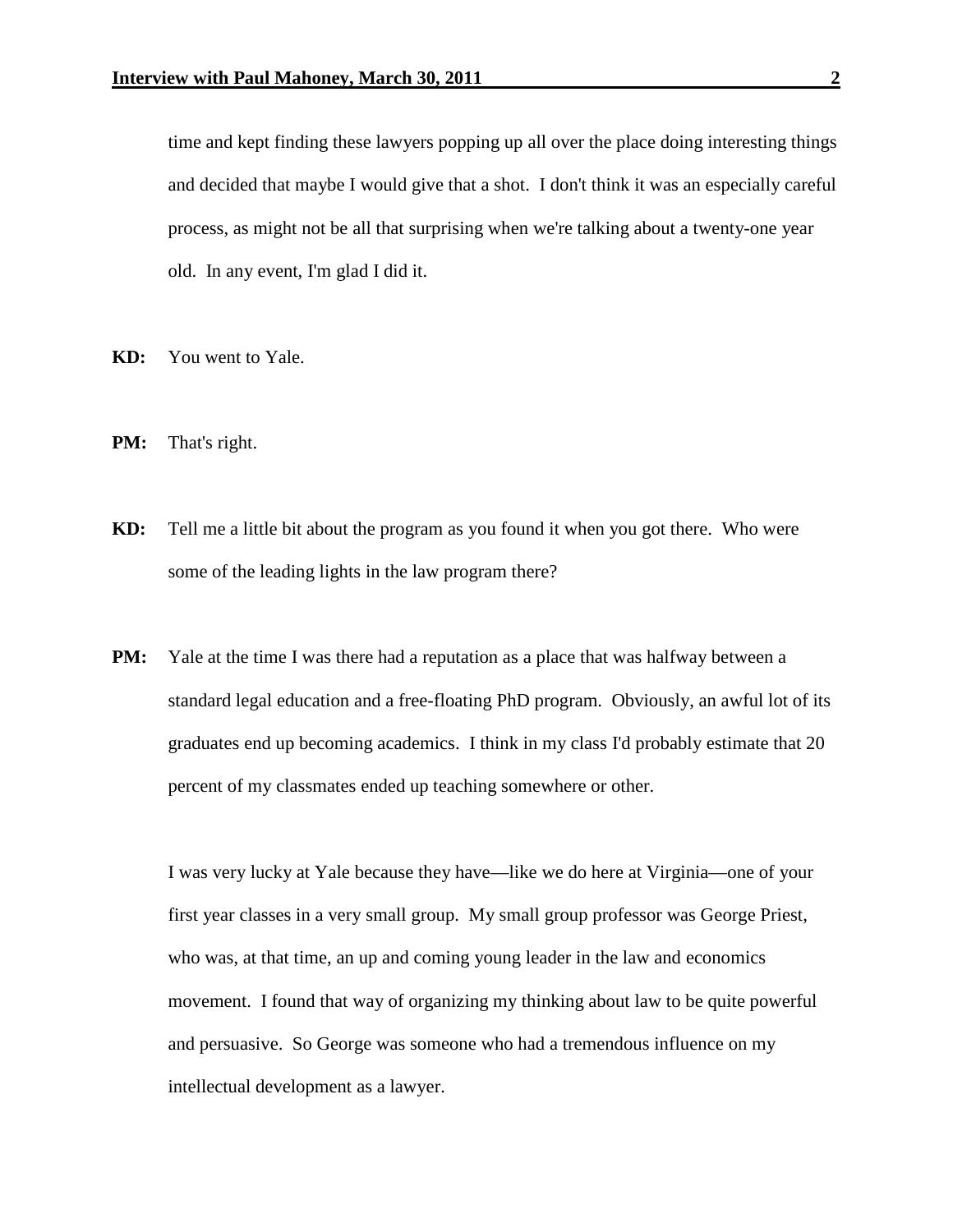I then took a course from Guido Calabresi, who also was a very important figure in law and economics. That just furthered my interest in law and economics as a methodology. I didn't end up moving into the same substantive areas of interest. George Priest was an antitrust and regulated industries scholar. Guido was a little harder to pigeonhole, but his most famous law and economics work was in torts. Those were not areas that I ended up moving into, but the methodology I found quite powerful.

- **KD:** I think it might have been Frank Easterbrook who said that the Chicago school was really at Yale for a period of time. It sounds like this might have been that period of time.
- **PM:** Certainly there were some very strong law and economics people on the Yale faculty at that point.
- **KD:** You touched on one of my questions, which was antitrust. My understanding is that antitrust was really one of the areas in which law and economics worked itself out to a great degree early on.

**PM:** Exactly.

- **KD:** Did you make a conscious decision to look elsewhere?
- **PM:** No, I actually took just about every antitrust course that was available in law school and I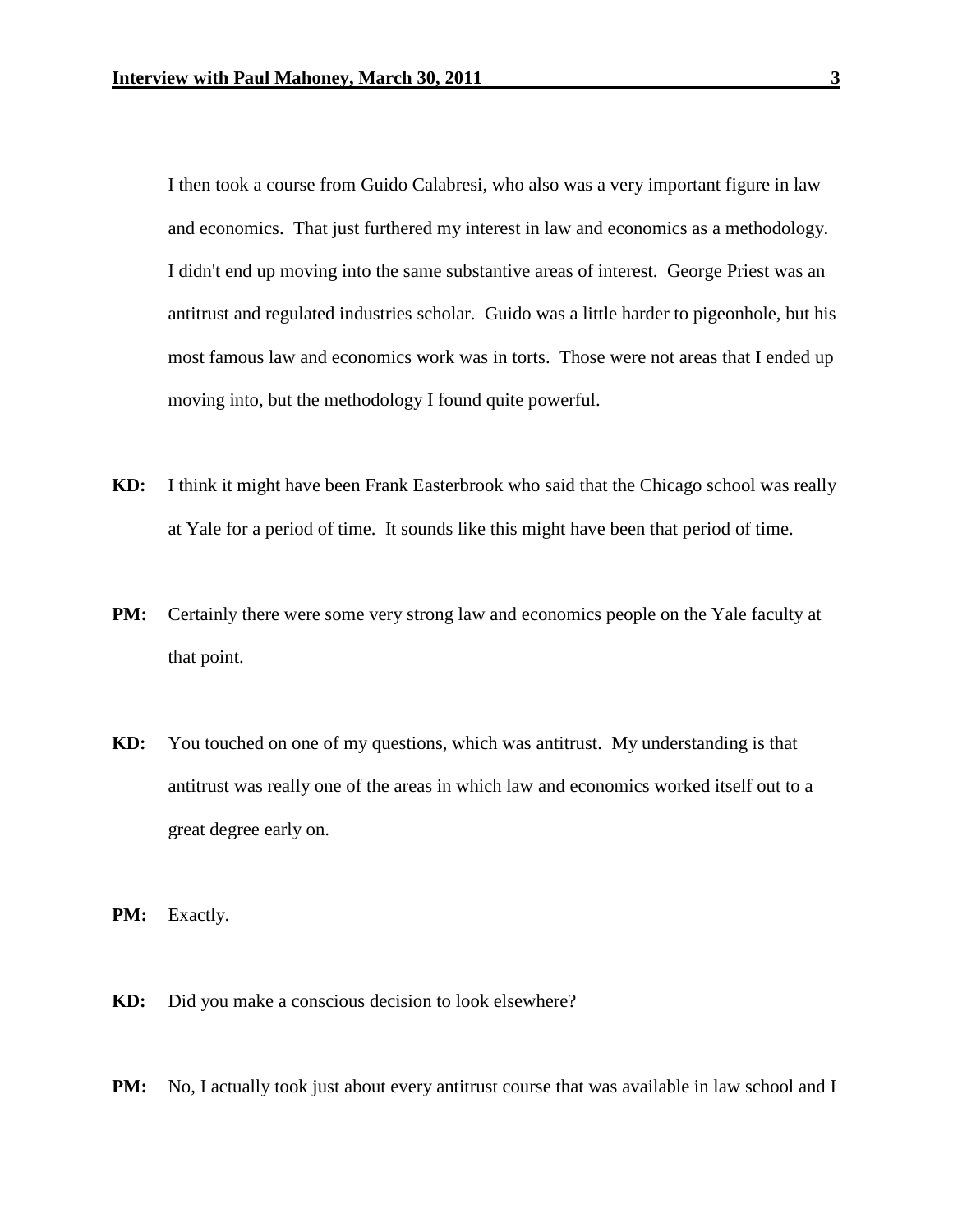thought it was really interesting. That was what I planned to make my practice. Then I ended up taking evidence, of all things, from Ralph Winter, who had already been appointed to the bench by President Reagan. I was unbelievably lucky that he ended up hiring me to clerk for him, which was just one of the great pieces of luck of my entire career.

He had been a corporate law scholar of considerable prominence and success and also was interested in securities law, which he taught occasionally at Yale. He didn't during the time I was there, so I didn't have the chance to take it. That's another of the lovely ironies of this. I never took a course in securities regulation.

I found myself during my clerkship just spending an immense amount of time talking about corporate and securities law with Ralph Winter. That really persuaded me that that was where my intellectual interests were going to lie. I was also aided in that after my second year in law school, just before I took Ralph's evidence course, I was a summer associate at Sullivan & Cromwell and worked on some securities deals. Talking with Ralph about the intellectual context of that and having seen a little bit of it in the real world really lit the fire.

**KD:** I want to get back to that in a minute. Let's talk a little bit about the nuts and bolts of working in the second circuit as a clerk. How did Judge Winter divide up the work? How much did he give you to do?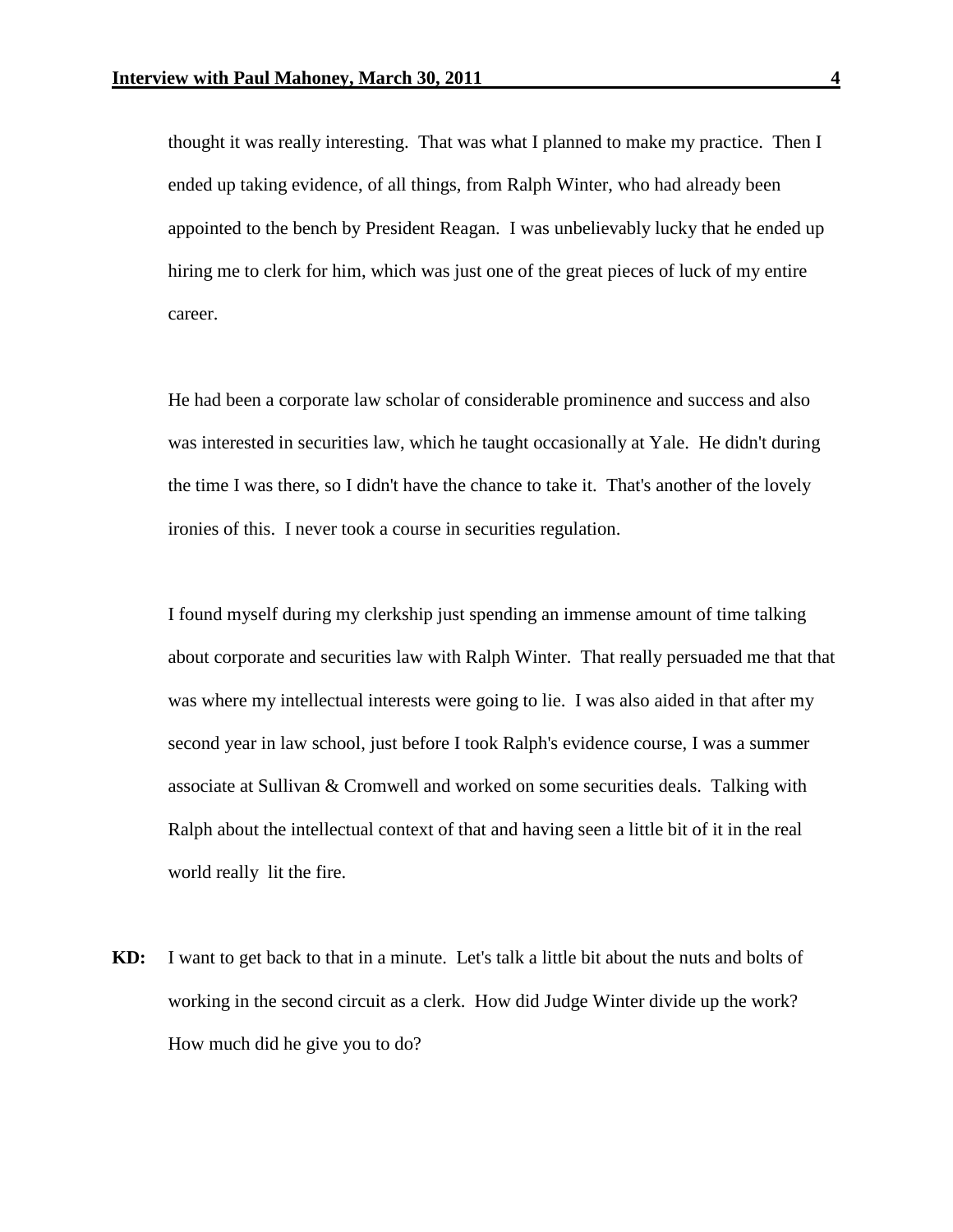**PM:** At that point in time he was quite new on the bench. I was one of his third set of law clerks. The chamber still ran fairly informally. It was as much an ongoing seminar as anything else. All four of us, the three law clerks and Ralph—and by the way, we called him Ralph—all just spent a lot of time each day debating and talking about the cases that were on the docket.

The clerks, of course, like in any chambers, did the bench memos that prepared the judge for a sitting. We did first drafts of opinions, but Ralph had a very strong sense of where he wanted the analysis to go. So oftentimes, you would try something out and he'd come back and say, "Let's move it in this direction." There was a lot of back and forth.

- **KD:** Just verbally with him? Or would he take a pencil to it?
- **PM:** Some of each. He certainly would sit down with a blue pencil and do a lot of actual revising. He would also just sit down and talk with you about where he thought the analysis needed to go.
- **KD:** You're in the big show for securities and in corporate matters here in the second circuit.
- **PM:** Yes, yes.
- **KD:** Do you remember if there were some notable cases from which you learned a lot or got a lot of opportunity?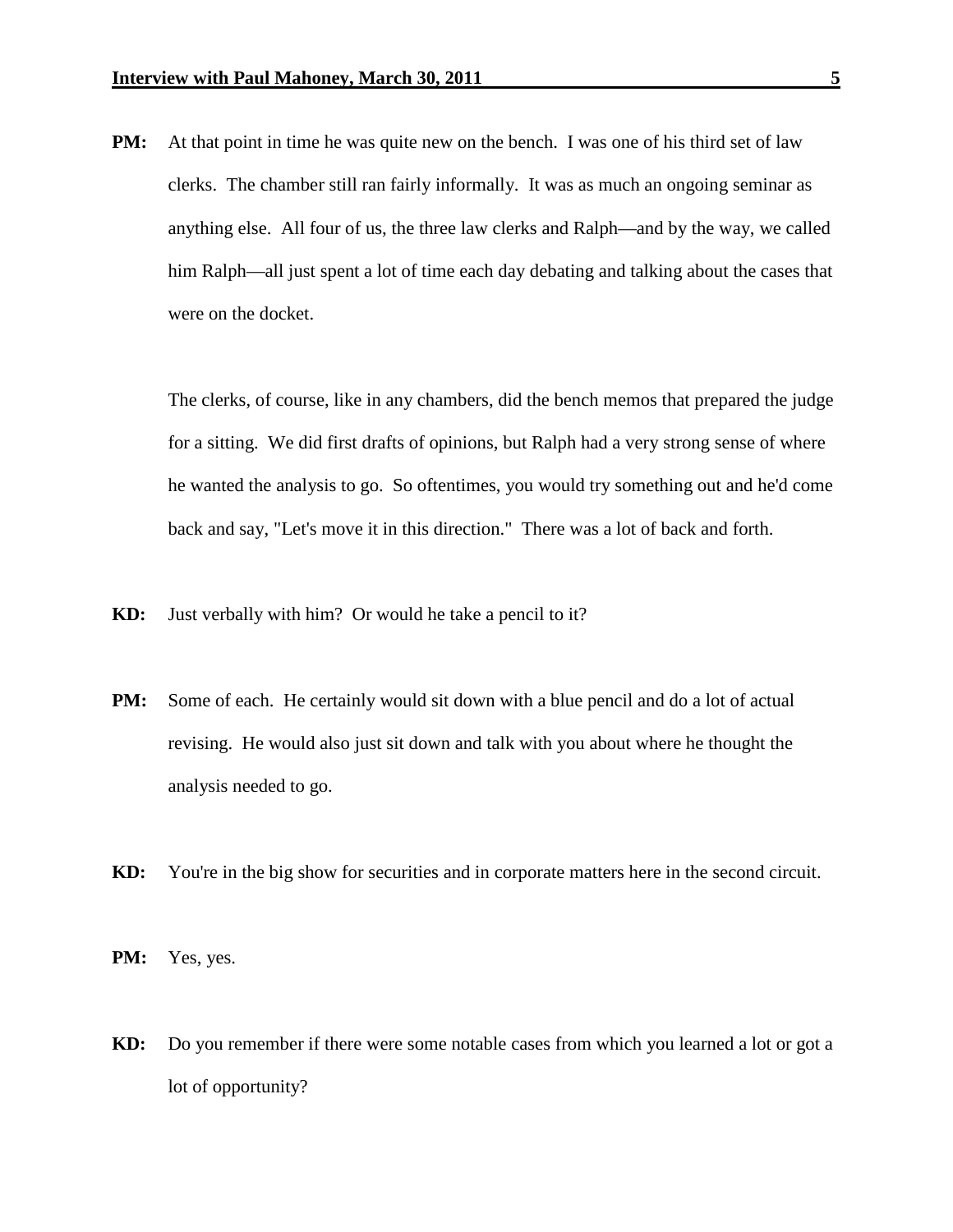**PM:** Actually, the very first case I worked on when I came into the chambers was *United States v. Waste Management*, which was an antitrust challenge to a merger case. I remember having hours of debate about what was the right way to determine the potential anti-competitive impact of that particular merger. It began a theme that ran through that entire term.

We ended up having a lot of cases where Ralph, because he was also interested in antitrust, had a very strong opinion – he was very Chicago school, meaningin his view, the whole point of antitrust was to protect consumers. This was still an era in which the courts were coming around to that way of thinking, but they weren't all the way there yet. I remember in *Waste Management* we were really talking about what's best for consumers here? Can you get there given what the statutory standards are?

We had another case that was not an antitrust case, but a very similar idea, which I got a huge kick out of, the *Battipaglia* case, which was a case about New York's alcoholic beverage control law. The basic issue was the interaction between the 21st Amendment and the commerce clause and how much could New York regulate alcoholic beverage sales consistent with the commerce clause. Did the 21st Amendment just give a complete override to the commerce clause?

As luck would have it, a companion case—I guess not technically a companion case, but a case raising effectively the same issues, also from New York—ended up in the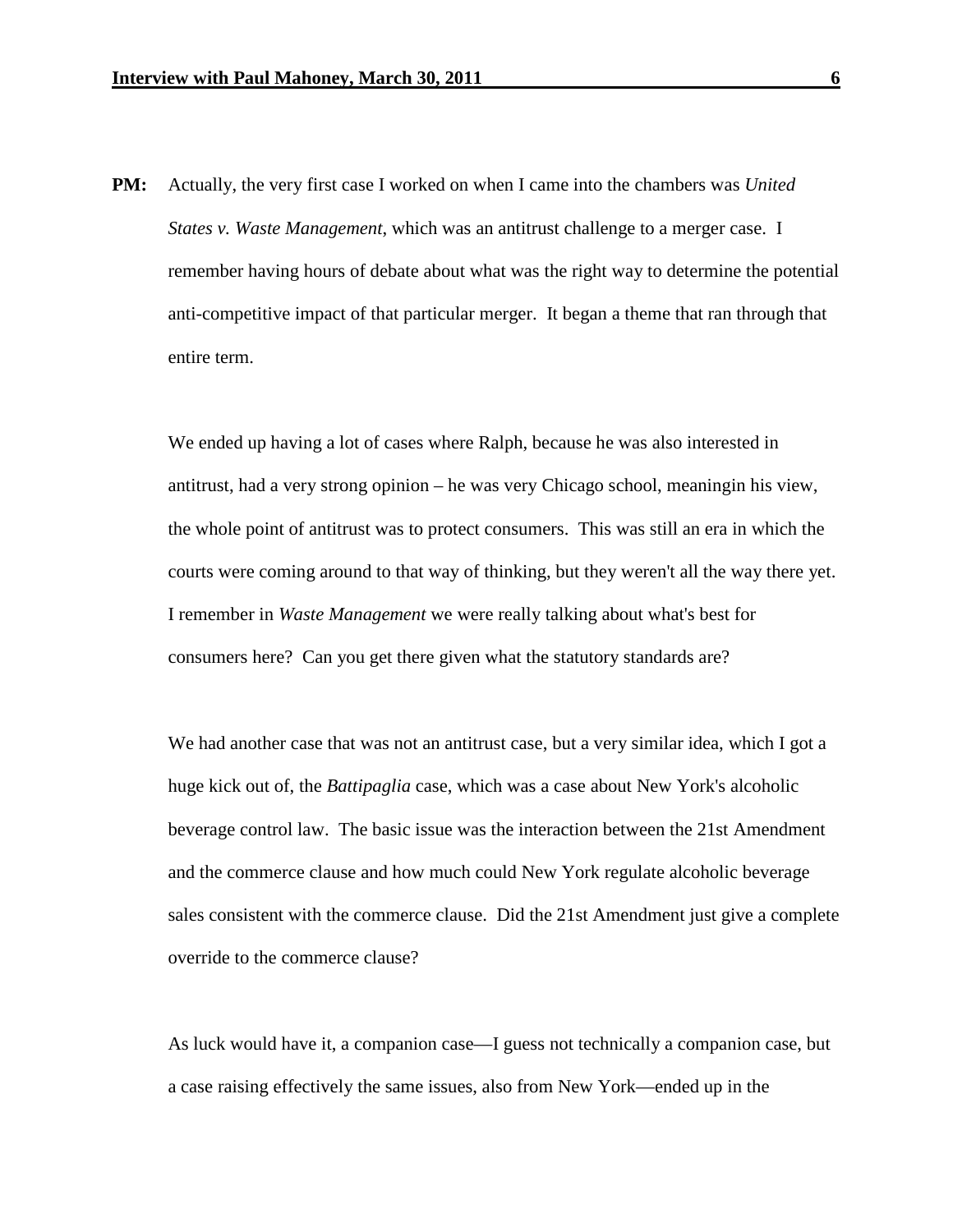Supreme Court the next year. Justice Marshall ended up writing the majority opinion, finding parts of New York's alcoholic beverage control law to violate the commerce clause.

Interestingly, it was a very similar analysis. How do you reconcile the states' constitutionally granted authority to limit alcoholic beverage sales with the rights—not of consumers in that state, because after all, the 21st Amendment does allow the state to regulate the sale of alcoholic beverages within its borders, but it doesn't allow it to regulate the sale of alcoholic beverages in other states. In each case, there was a pretty decent argument that one of the real purposes of the statute was to effectively harm consumers in other states, or certainly an effect of the statute was to harm consumers in other states. That ended up really triggering the alarm bells that went off in the Winter chambers whenever you saw consumers being harmed by something that was ostensibly for their benefit.

- **KD:** Then that wasn't an antitrust case; it just sort of worked out with the same set of issues?
- **PM:** Yes, it had the same set of issues about consumer welfare. There was a case involving FDA review of a medical device. I think it was called *Diapulse*. Similarly, the FDA seemed to have been applying its own standards for approving devices inconsistently, which led one to worry that the deciding factor was much more producer welfare than consumer welfare. That again set off the alarm bells in the Winter chambers.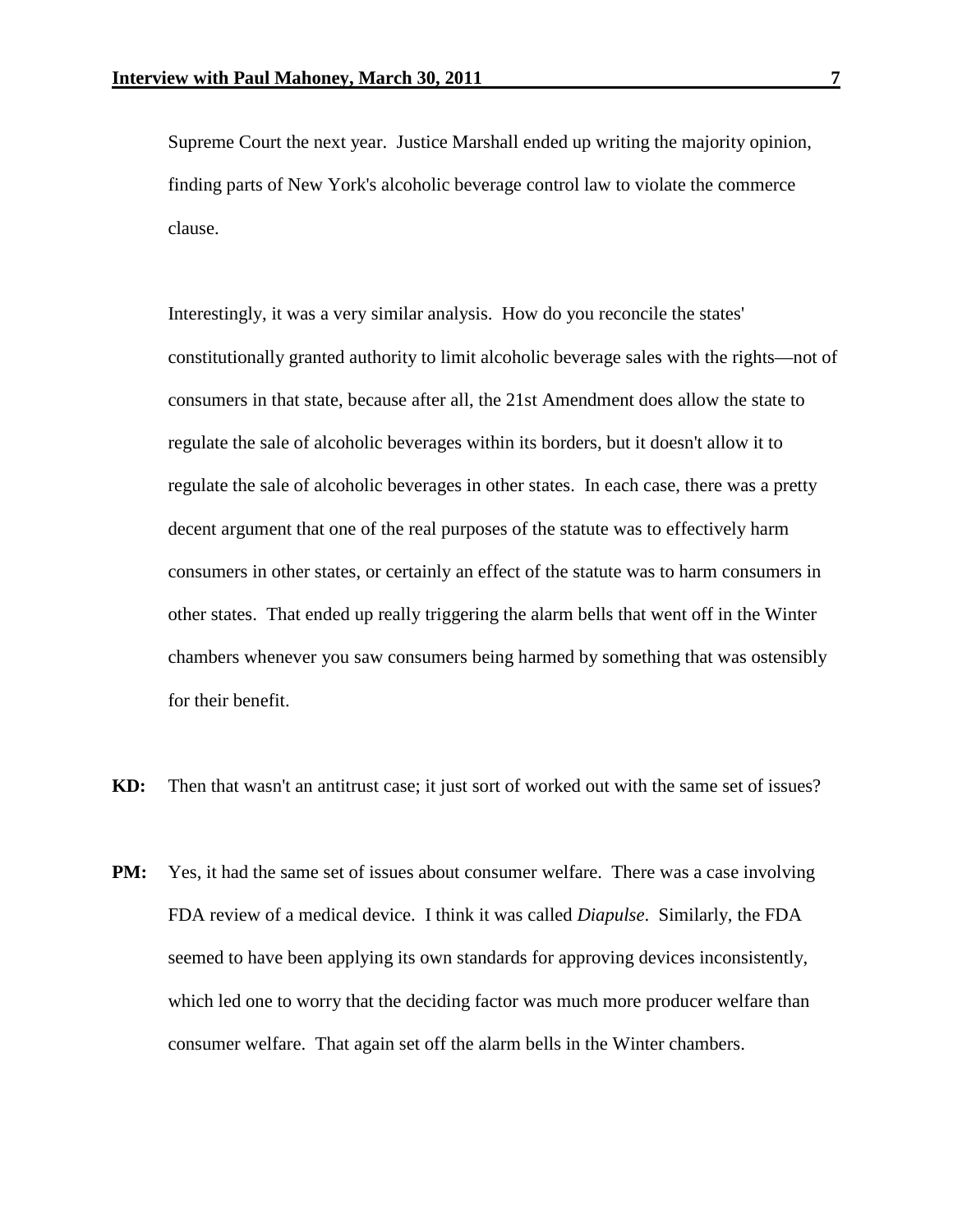**KD:** Now I noticed that Judge Winter had actually clerked for Thurgood Marshall, as well.

- **PM:** Yes, yes, indeed.
- **KD:** Is that where the connection was made for you?
- **PM:** I don't have any doubt, although Ralph constantly denied that he had anything to do with my getting the job. I don't believe that for a minute. I don't have any doubt that his connection to Marshall was important, certainly to Marshall, in hiring me. That was, again, just a tremendous piece of luck.
- **KD:** Tell me a little bit about your first day on the job, coming into the Supreme Court.
- **PM:** It's overwhelming because the physical space is just so extraordinary. I think anyone would admit, no matter how much they might try to pretend otherwise, that physical space is an important part of how you relate to your task. Just being in this absolutely extraordinary building, where it just seemed like every surface was either marble or mahogany, and where as a twenty-five or twenty-six year-old law clerk, you have an office that's nicer than that of any partner at a law firm, it does make quite an impression on you.

Of course, you also are surrounded by these incredible people. The other clerks are just some of the most brilliant people I've ever been around. Of course, some of them I'm still around. One of the clerks from that term, John Setear, is on our faculty. Pam Karlan,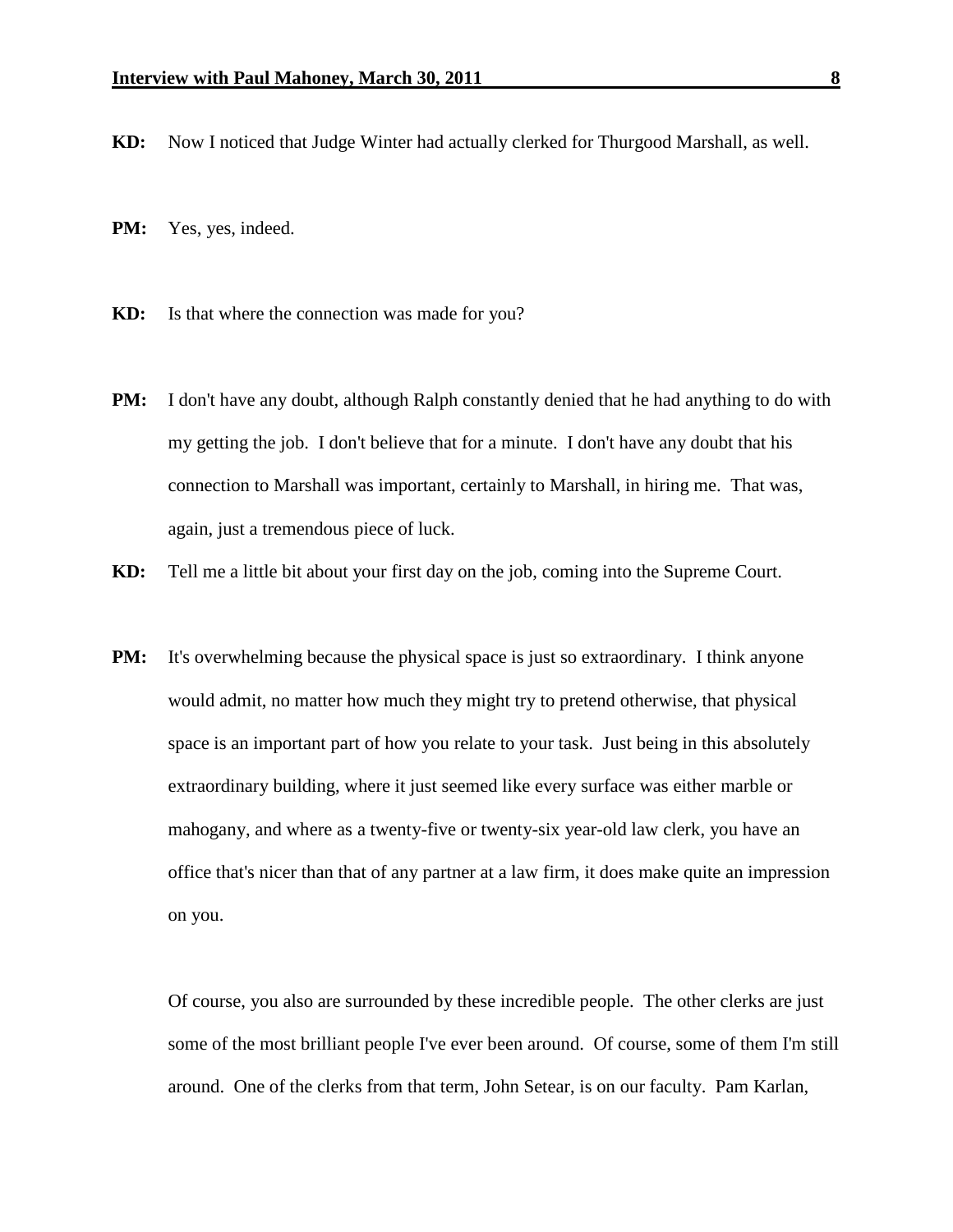who clerked that year, was on our faculty for some years and is now on the Stanford faculty.

Bill Stuntz, who unfortunately just passed away, was clerking for Justice Powell. He ended up on our faculty here before joining the Harvard faculty. Danny Richman, who is on the Columbia faculty, was a clerk. Jon Weinberg, who is now on the Wayne State faculty, was another Marshall clerk. Rebecca Brown, who is on the USC faculty, was a Marshall clerk. It was just an extraordinary group of people.

- **KD:** Sounds like you might have had the opportunity to get together and compare notes. Everybody's working for different justices.
- **PM:** Oh, yes, yes.
- **KD:** Tell me a little bit about what those conversations were like? What were the differences and the similarities that you folks would see?
- **PM:** The Supreme Court has been analogized to nine law firms sharing the same space. I think that is actually a good way of thinking about it. The clerks were very cognizant of the fact that they belonged to a specific chambers. You ended up engaging in the kinds of negotiations that lawyers engage in with one another, sometimes with the client's explicit authorization, and sometimes just as an exploratory matter, to see what you might be able to take back to the client and see if there might be a deal to be had.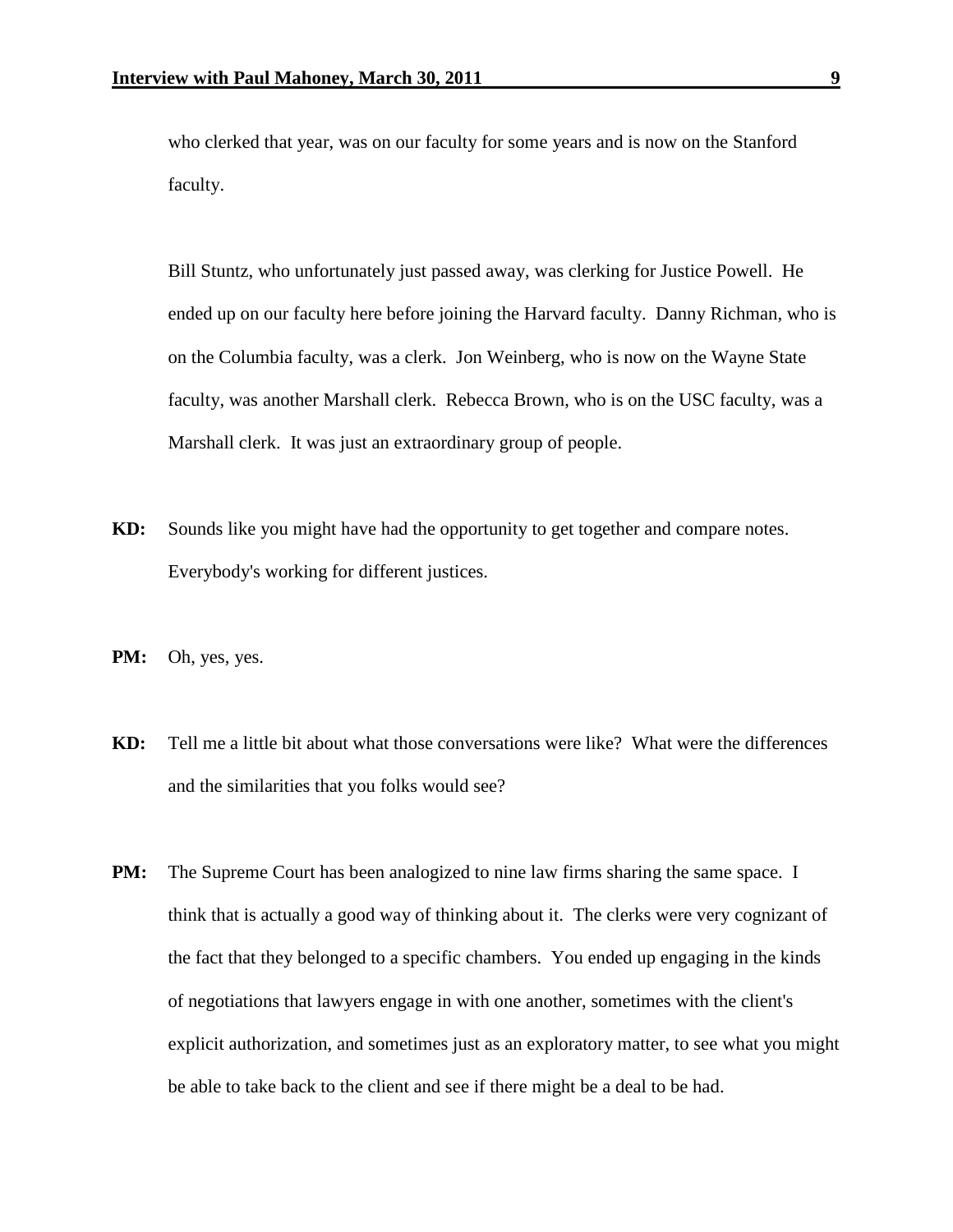- **KD:** You're talking about the terms by which there might be an agreement on a particular case?
- **PM:** Exactly. You might know that another justice has a concern about a particular issue and so you might say, well, if you were to write the opinion this way, would that assuage the concerns, et cetera. Again, the justices themselves are having those conversations with one another and the clerks are having them. Everyone understands that the clerks are agents, not principals. So the justice may or may not do what you suggest. I think all the clerks were very good and sensible about that. Everyone kept in mind the fact that they were a law clerk and not a justice.

Marshall used to have this very funny and endearing practice, which would occur when you were in the justice's own inner office, talking about a particular issue with an opinion. You might be arguing, "Gee, we ought to write it a different way", either because that would bring another justice on board or just because you thought that was analytically the right way to go about it. You'd argue it back and forth.

Sometimes Marshall would conclude that he'd heard enough and you were not going to change his mind. Usually you could pick up on the non-verbal cues that he had made up his mind and further argument was going to be fruitless. If you persisted, he would sometimes, without even looking up, just raise his arm and point to the commission that was hanging on his wall, which was a nice way of reminding you that he was the justice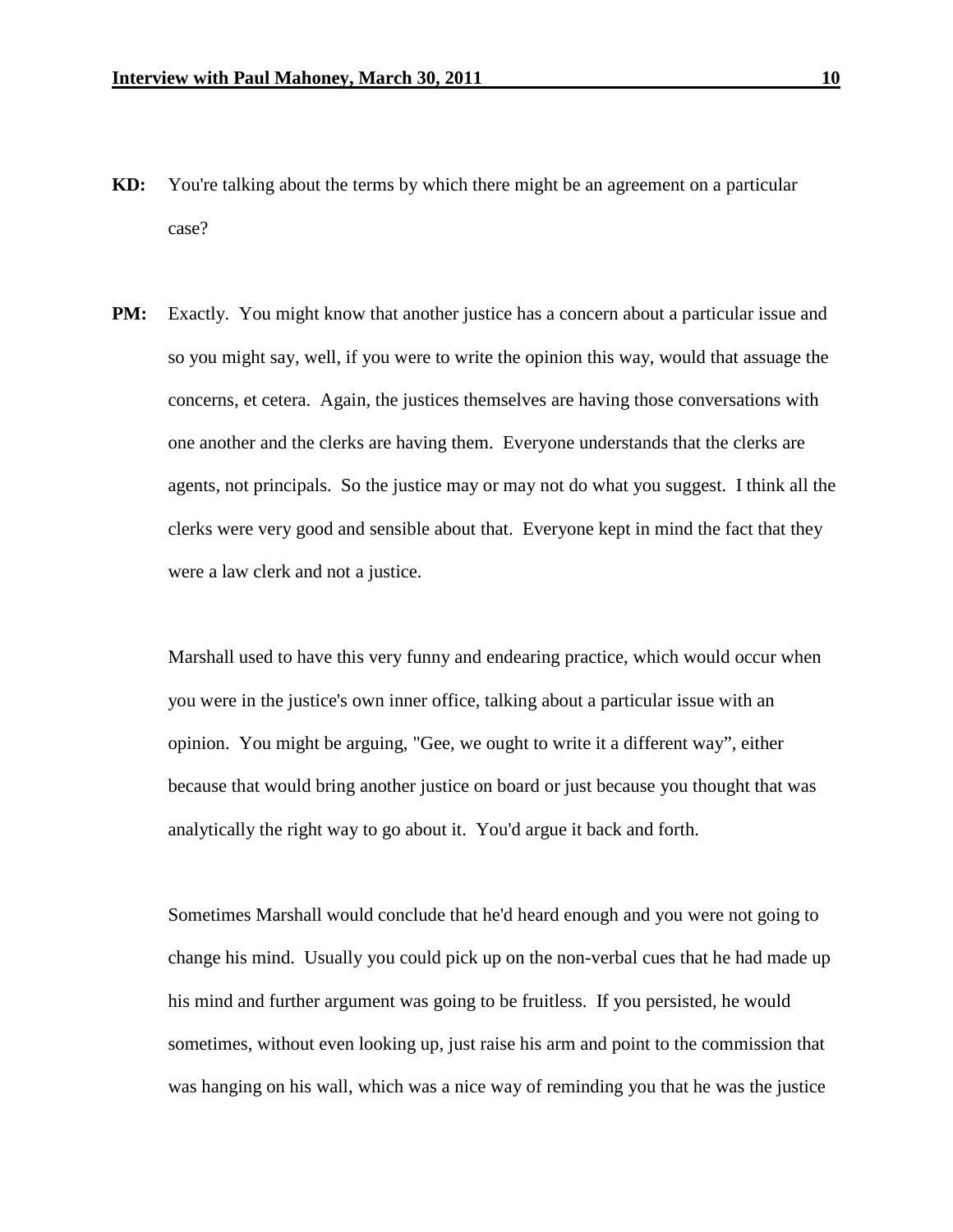and you were the law clerk and he had the last word.

- **KD:** One would think that he may not have the background in corporate law that someone even in your position might have had. Did you find that he would draw on yours and others' expertise in cases like that, more than others?
- **PM:** I think when he started off on the Second Circuit he didn't have a lot of background and maybe even not a lot of interest in corporate law, but he developed it very quickly. He actually took considerable pride at having been on the court that got the most corporate and securities cases and having been effectively self-taught in those areas. He didn't, at all, shy away from corporate and securities law cases. He really drew on his experience on the Second Circuit in those cases.

He was also a tremendous admirer, although they would disagree on a lot of issues, of Henry Friendly. When you got a corporate or securities case, he would invariably ask whether Friendly had written any opinions in that area. He would often read whatever you brought to him that Friendly might have written to give him at least what he thought of as a well-informed perspective on the issue, even if he ultimately didn't end up agreeing.

**KD:** That's a lot of influence that Henry Friendly had from his position, I guess.

**PM:** Absolutely.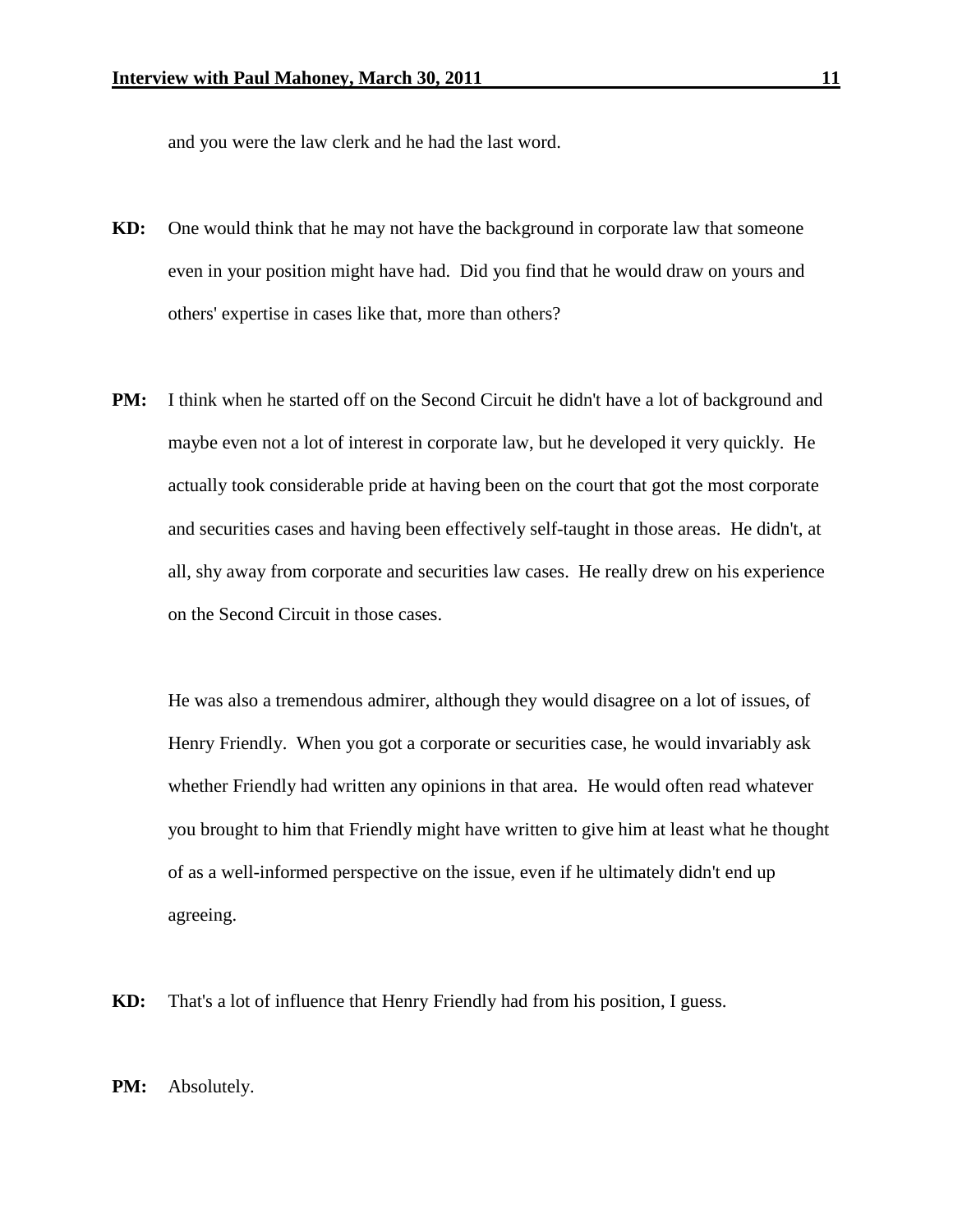- **KD:** Let's dig into some of the cases that came up, if you can remember any of those.
- **PM:** The unfortunate fact is there were no securities law cases in which the Marshall chambers wrote that term. There were some very interesting cases involving, I guess one might just call it economic regulation, more generally, or perhaps even broader than that, just business-related cases, but not securities cases.
- **KD:** Had you pretty much committed to studying securities law at this point?
- **PM:** I was pretty sure at that point that I was transitioning out of my interest in antitrust and towards an interest in corporate and securities law, yes. There were some interesting regulatory issues that came up that term. I really had fun working on those cases in the Marshall chambers, and I can now speak on this a little bit more than I might have been able to previously because of the fact that the Marshall papers have been made available to scholars broadly. So people are able to go and figure out which law clerks worked on which cases.

I'm not saying anything that's not publicly available information, to say that my coclerks—Danny Richman is now a criminal law professor and my other co-clerks were much more interested in the constitutional issues. I was the only clerk who was interested in the business-related questions, so it was nice to be able to work on a lot of those cases.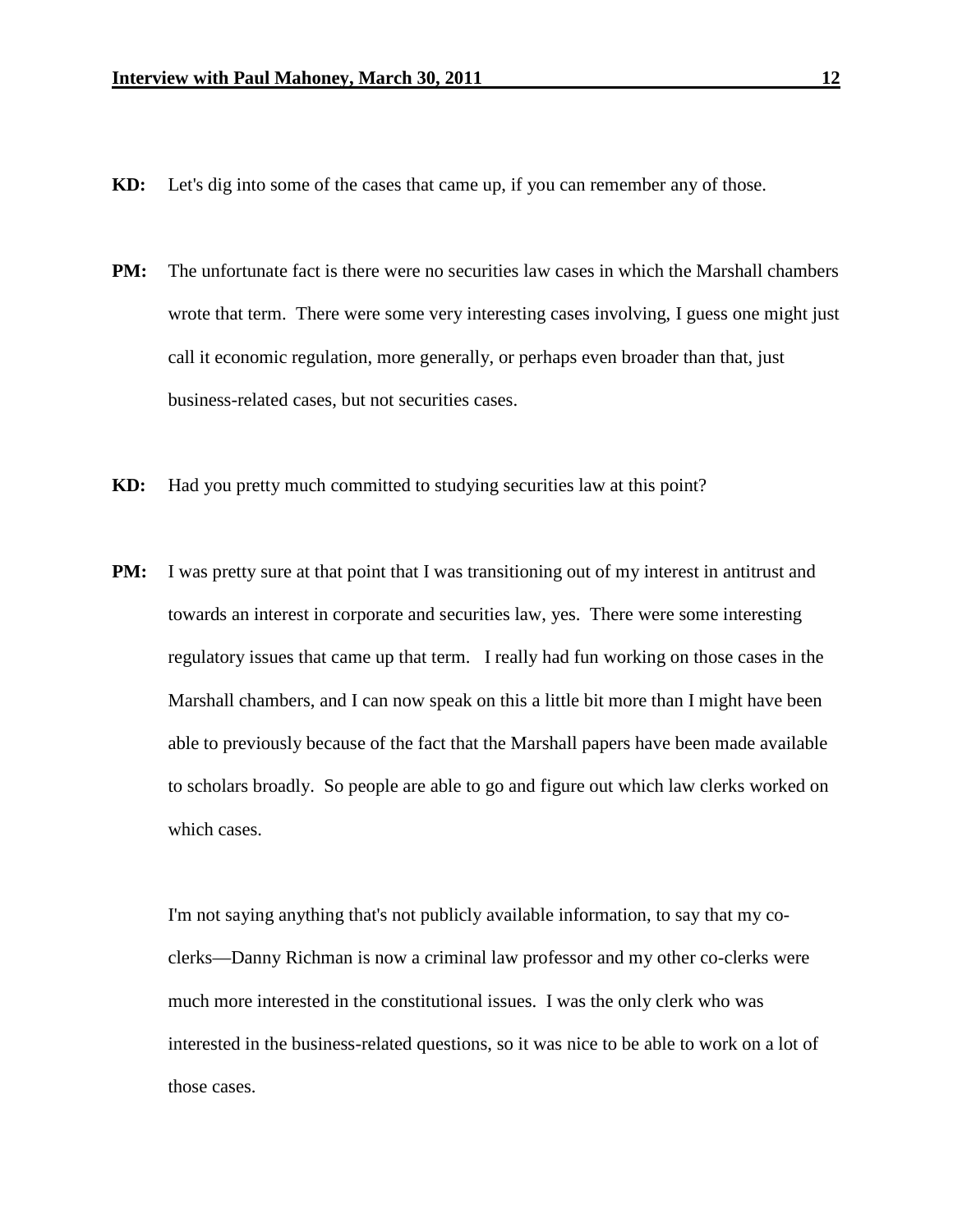There was, for example, a case, *Exxon Corp. v. Hunt*, which involved whether parts of New Jersey's environmental cleanup cost recovery program were preempted by the Superfund statute. It ends up being largely a question of statutory interpretation and then applying the standard rules of preemption. It was certainly a case that was going to have a significant economic impact. I just remember working extremely hard on that case, thinking, "You really have to get this right because this has significant consequences for the economy."

There was a case called *FDIC v. Philadelphia Gear*, which involved whether a stand-by letter of credit issued by a bank against a promissory note that was collateral constituted an insured deposit. The majority said, "No, it doesn't. It really doesn't look like the other things that the FDIC covers as an insured deposit. "

Marshall decided to dissent based on the straightforward language of the statute, which seemed to count that instrument as an insured deposit, even though one might argue that that was not the smartest policy conclusion. It seemed to Marshall, and I think he was absolutely right about this, to be what the statute said.

Marshall had a real understanding of the costs associated with uncertainty. Obviously, he had a point of view about economic regulation that we would think of as a standard liberal point of view. But he didn't see any point in uncertainty as a regulatory tool. He thought you decide what to do and then you do it consistently, which I think is exactly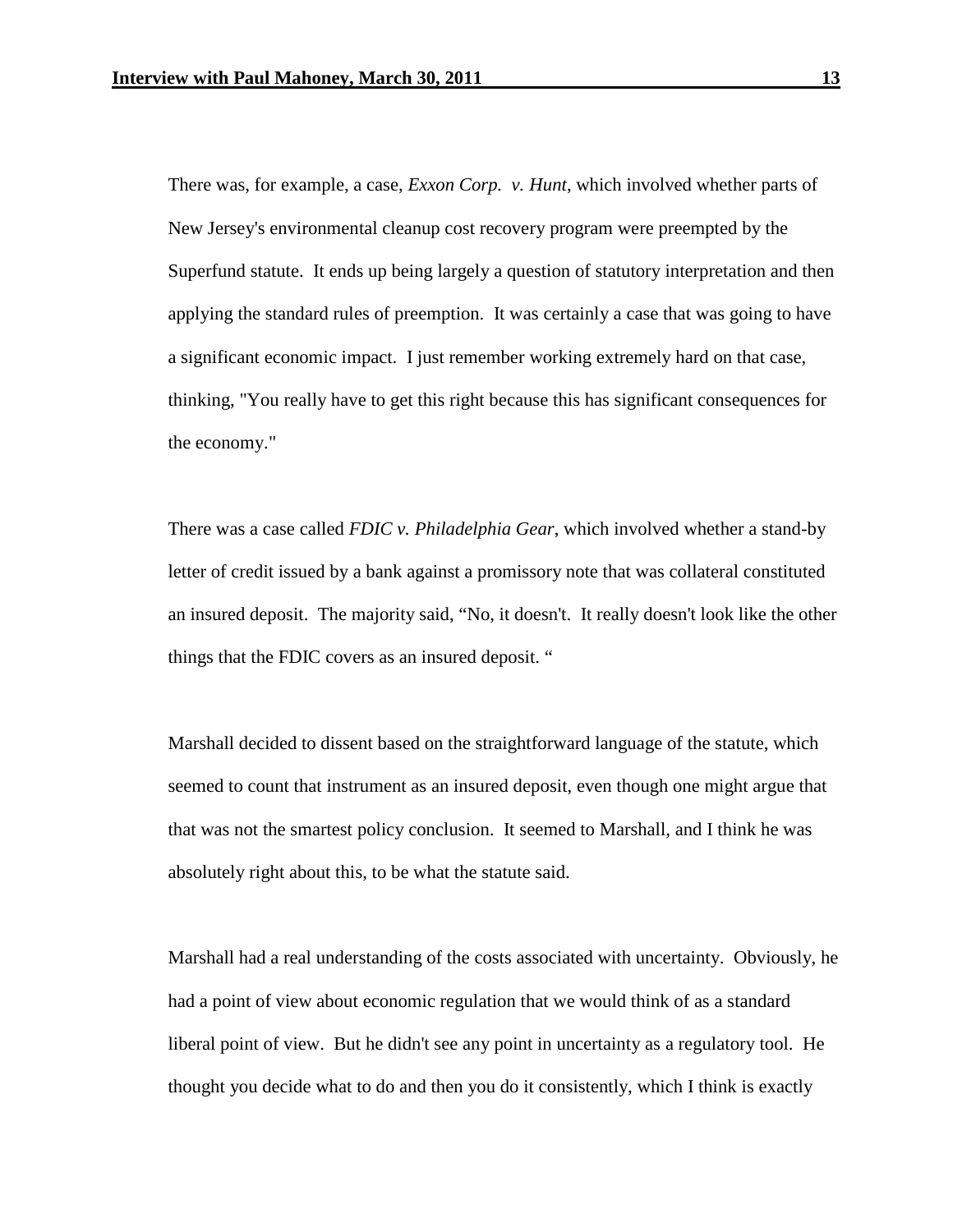right.

- **KD:** So let people know what the rules are?
- **PM:** Let people know what the rules are so that they can arrange their businesses with the rules in mind. I think that was very clear in that dissent. I think it was generally clear in his approach to these regulatory cases.
- **KD:** Did you see him change his mind in any of these cases?
- **PM:** There was one case in which, and again, this is a matter of public record—it's been written on—he changed his mind. There was a case about summary judgment standards in antitrust, the *Matsushita* case. The idea was the plaintiffs, if I'm remembering correctly, were making a claim about anticompetitive conduct that was implausible on its face. To believe it, you would have had to believe that Matsushita was deliberately incurring losses over a period of decades just for some outside hope that someday they might be able to charge an anticompetitive price.

The question is can you grant summary judgment to the defense in a case like that? Marshall initially concluded that you couldn't grant summary judgment there. I wrote a bench memo before the case was argued, contending that this was actually an appropriate case for summary judgment. I cited some prior Marshall opinions as part of the basis for believing that.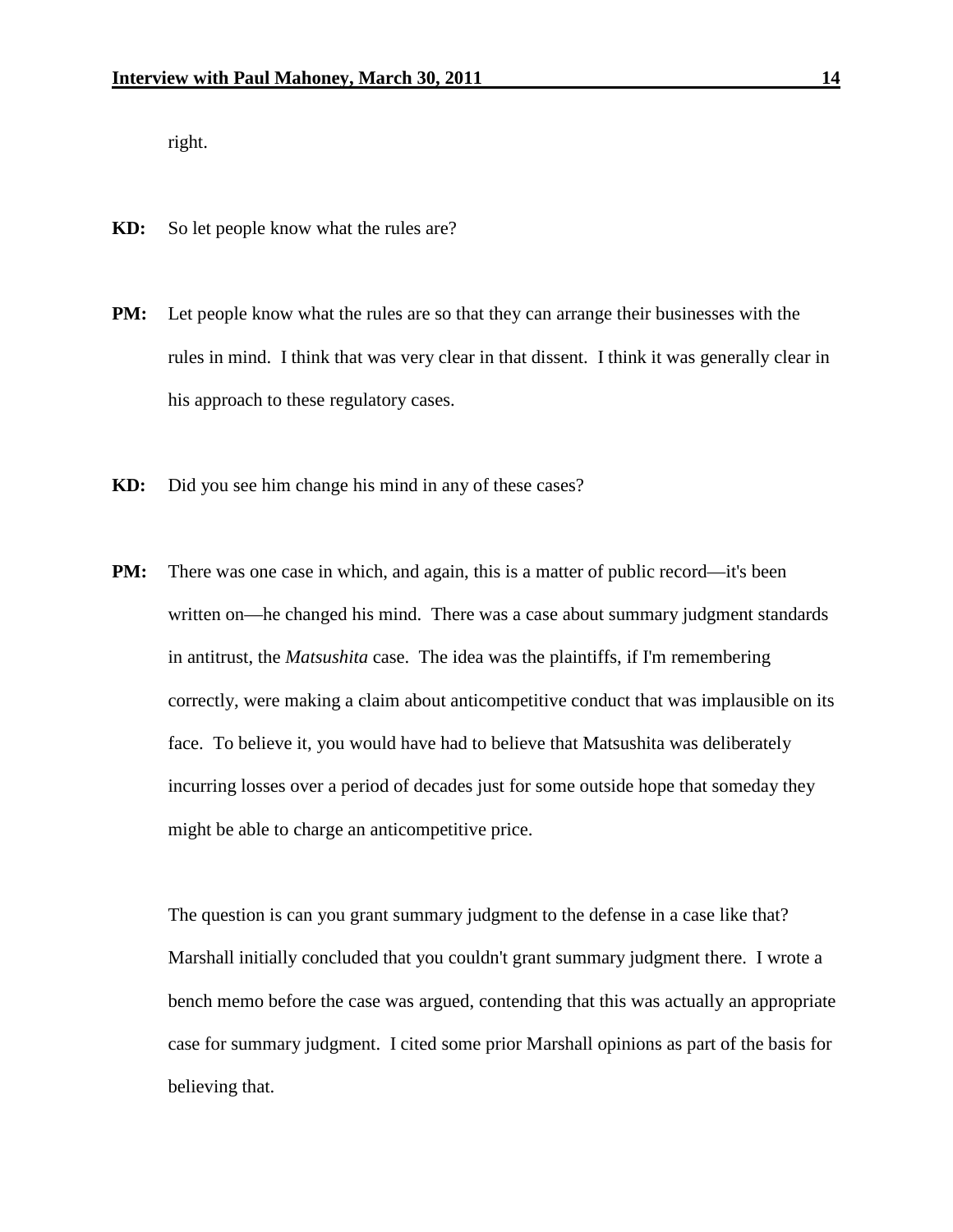Of course, the judges vote in conference. So they go into their conference room and only the justices are there. Marshall would come back from conference and he would tell the clerks, "Here are the cases where we're in the majority. Here are the cases where we are in dissent. Here's the opinions we've been assigned." So you'd know how the cases were coming out. He came back from conference and announced that the plaintiffs were going to win in the Matsushita case.

But then, I think it was that same evening or maybe it was the next day, he called the chambers after going home and said that on further reflection about the case he had changed his mind and that we should inform the other chambers of it. He ended up being in what was then the majority, finding that summary judgment was appropriate in the case.

- **KD:** How important was it that it was a private plaintiff, rather than a government antitrust case?
- **PM:** Marshall was a former solicitor general, as you know. I think he had a sense, from that experience, that the government's views on a case like that were probably entitled to a little bit of deference. I suspect that it being a private antitrust case did have some effect on his thinking.
- **KD:** Any other high points of your time working with Justice Marshall?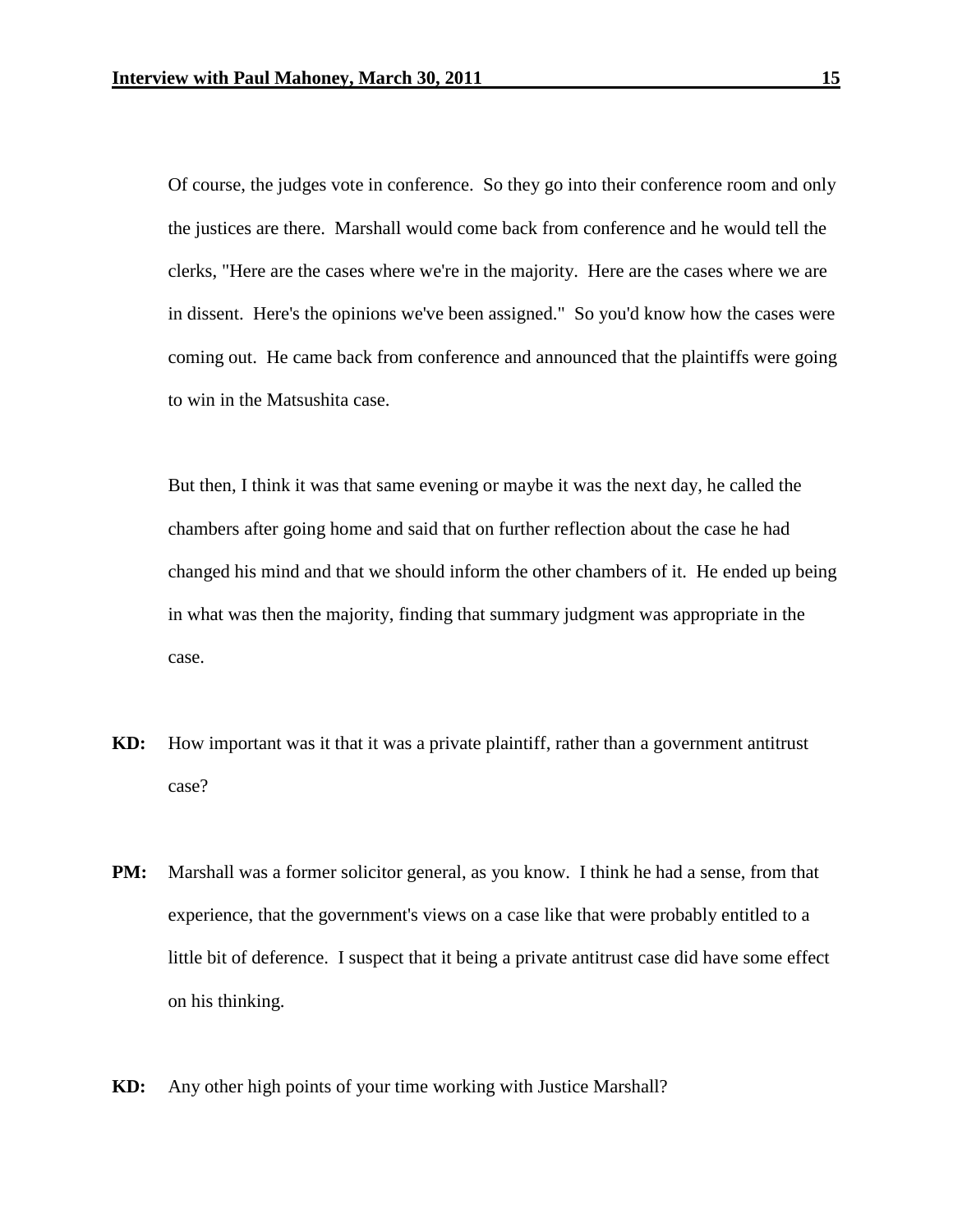- **PM:** Really, the high point did not per se have to do with specific cases. The high point had to do with the fact that you were working for someone who was not merely a justice of the Supreme Court, but a true hero. Chief Justice Rehnquist, when Marshall stepped down, said very astutely that Marshall was perhaps the only person on the court who would have been famous as a lawyer even if he'd never sat on the Supreme Court. (Of course, Justice White would have been famous as a football player.) The Supreme Court was only the final act in what I think one could fairly say was the most extraordinary legal career of the 20th century. One got constant reminders of that in conversation with the justice.
- **KD:** How so?
- **PM:** Well, going back to the question, the high point of the clerkship was the fact that every day we would gather in the justice's office and it was basically almost like a case management meeting. You would just go through where we all stood with various assignments and who was working on what and what progress we were making, et cetera.

Inevitably, at some point, something that someone said would remind Marshall of a story from his bottomless well of stories and you would be treated to just some of the most extraordinary reminiscences that one could possibly get. I recently saw Lawrence Fishburnein the play, *Thurgood.* It was really fun and a little bit chilling to hear some of the same stories coming out of Fishburne's portrayal as I had heard sitting in Marshall's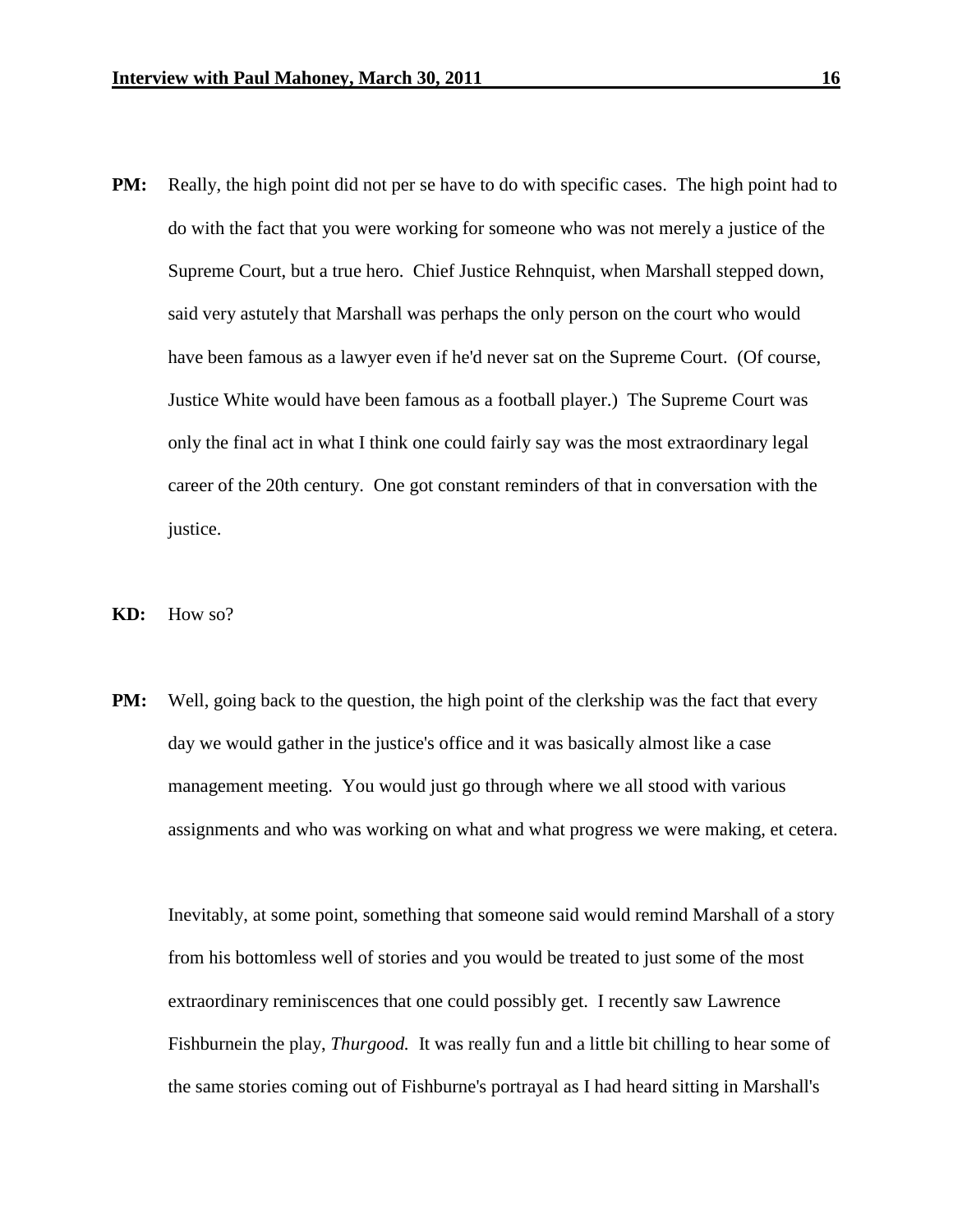chambers.

- **KD:** It must be something to be that closely connected with a legend.
- **PM:** Yes, absolutely, absolutely.
- **KD:** Well, let's move on. You went from there to Sullivan & Cromwell?
- **PM:** That's right, yes.
- **KD:** It sounds as if you were academically inclined. Did you intend to make a go of the practice or what were you thinking at that point?
- **PM:** At that point I wasn't sure whether I wanted to be an academic. I was sure that if I ever did become an academic, it was going to be in corporate and securities law. It seemed to me that that was a field in which one really needed to get practical experience, certainly to have credibility as a teacher. I went in really not knowing. I thought there was a possibility that this would be something that I would continue to do for a full career. I thought that there was also a possibility that I might end up trying something else, whether it was working in government or working as an academic.
- **KD:** Tell me what kind of work you were able to do. I would assume that you'd come in as something of a generalist at the entry level in the firm.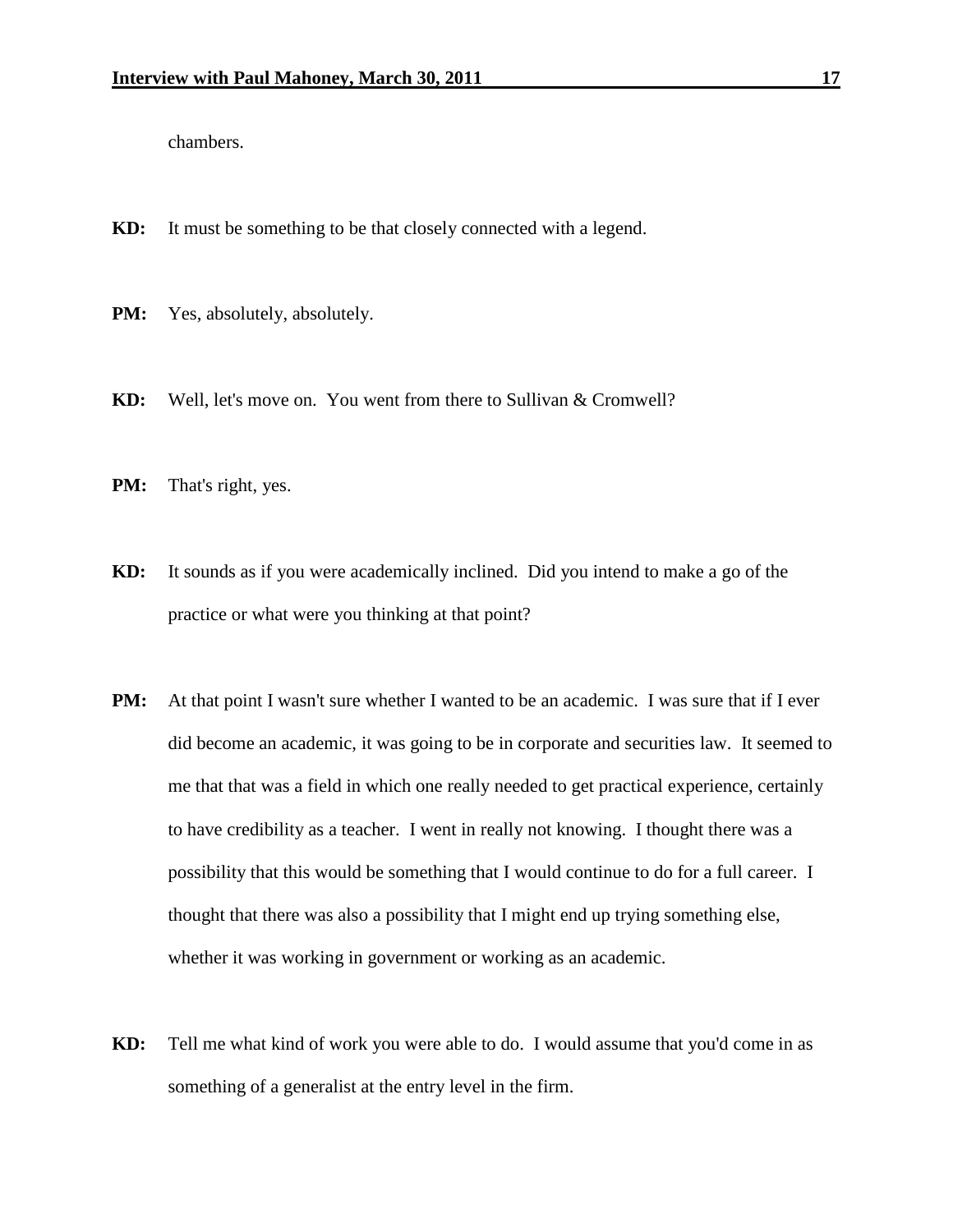**PM:** Yes. As a young lawyer there are two strategies that one can follow. One can try to become incredibly knowledgeable and competent about a particular area that you think is going to be an important one in the practice and become sort of a go-to person on that type of transaction or issue or what have you. Or you can take what I think is a riskier, but ultimately potentially more rewarding tactic, which is to stay a generalist. I could see at Sullivan & Cromwell and other firms at that level that there were people among the very senior ranks whom every client wanted to talk to when they had something that was a new problem that had never really come up before.

Rodge Cohen, who was recently the chairman of Sullivan & Cromwell, and Bill Williams, who was one of the leading securities lawyers of his generation, were folks that a client always wanted to hear what they thought about an issue that was just a new issue or for which there was no clear answer. That seemed to me to be the type of lawyer you really wanted to be; someone who had a sufficiently broad scope of experience and understanding so that when there was a new problem, you were there helping figure out how to solve it.

- **KD:** So how did you go about doing that?
- **PM:** I tried to be fairly ruthless about what assignments I took on and didn't take on. I tried very hard to do a broad range of things. I did some securities offerings, some M&A, some bank regulatory work, some bank transactional work, a little bit of investment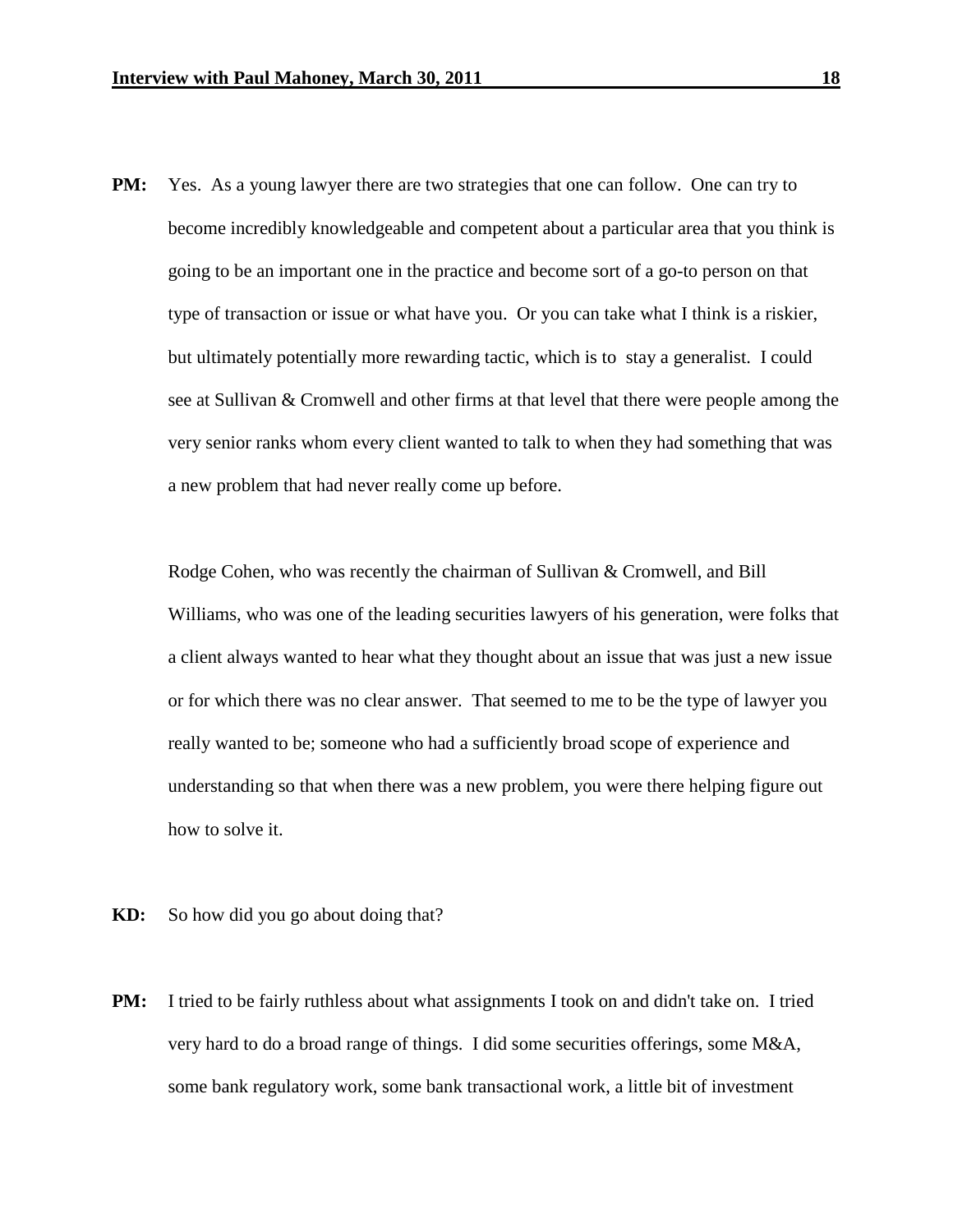company work, really tried to do as many different types of things as I could and just learn as much as I could.

- **KD:** You must have been spending a lot of time learning, I would think.
- **PM:** Yes, that was an incredibly intense period. I worked long hours. My wife was working long hours, too. She was at Wachtell Lipton doing M&A, so I think we both sort of understood that this was just going to be a period of our lives when we would work insane hours, but that that probably wouldn't be true our entire lives.
- **KD:** Any notable cases that we should talk about, particularly having to do with securities?
- **PM:** A couple things I would say. I was practicing during the relatively early days of structured finance. One would've never imagined structured finance would become a household word twenty years later, but that, I guess, was notable. Certainly that was a period in which people were trying to work out what was the best way to structure these deals.

Similarly, my practice started at a relatively early stage in the development of the swaps market. Again, if you had told me that swaps would become a household name twentyplus years down the road, I would've been very surprised by that. But that was, similarly, an era in which what was then the International Swaps Dealers Association, but later changed its name to International Swaps and Derivatives Association, was still working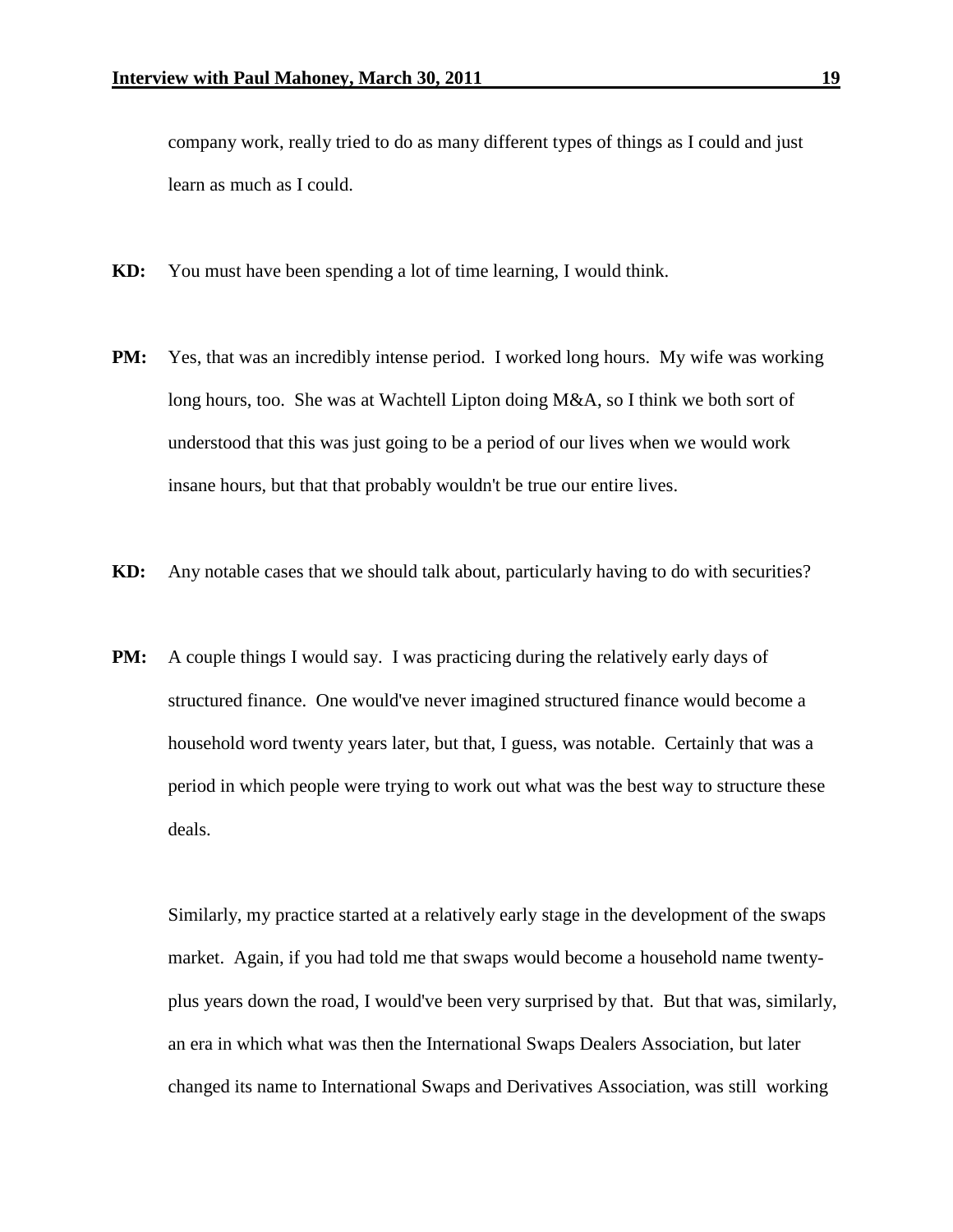out the documentation for swaps, so those were interesting times as well.

- **KD:** Were you working for the investment banks?
- **PM:** Most of my clients were investment banks, although I certainly represented a lot of issuers of securities and acquirers or targets in M&A deals, companies that were engaged in joint ventures or project financings of various sorts. Another thing that was just fascinating at that time was Margaret Thatcher's prime ministership in the U.K. So there were a lot of U.K. privatization transactions going on. Sullivan & Cromwell represented the crown or the investment banks in some of those transactions; in fact, many of those transactions.
- **KD:** Did you have any interface with the SEC?
- **PM:** Almost nonstop, because on any transaction you were working on, there would be the routine layer of interactions with the SEC. There were also a lot of informal conversations, just to get a sense of what the staff's views were on particular issues.
- **KD:** Corporation finance, market reg, who would you talk to?
- **PM:** More often corporation finance. One thing that was a constant during the period I was practicing was investment bankers trying to come up with ways of providing a little bit more liquidity to privately placed securities. So Rule 144A comes in just as I'm leaving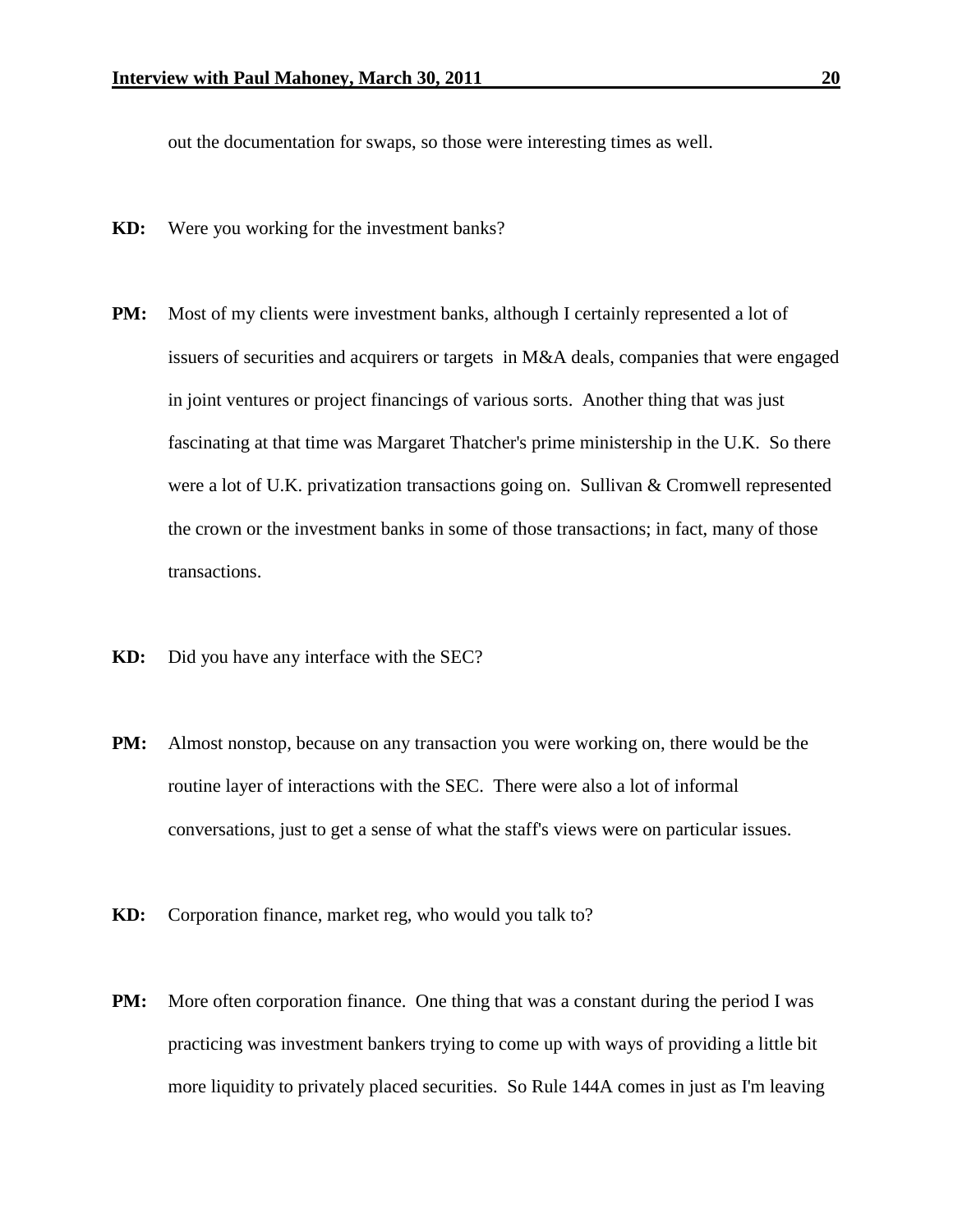to become an academic. That was really a response to a buildup of pressure behind the dam, because there were increasing numbers of private deals, especially of non-U.S. issuers. You had investment banks trying to figure out ways of providing some liquidity to the purchasers in those deals.

You found yourself really with angels dancing on the head of a pin, trying to figure out, "Well, would this be okay? Would this structure work?" You'd be asking questions of people on the staff. You'd be asking questions of other lawyers. "What do you think is okay here? Where are the boundary lines?" The boundary lines just weren't clear. So it was a very important step for the SEC to come out with Rule 144A.

- **KD:** You're describing a series of transactions or consultations that informed that.
- **PM:** Yes. I think the same thing was basically true with Regulation S, which also came down the road just as I was ending my time in practice. Similarly, there was just constant questioning in the Eurodollar market about what are the rules. Because the rules were what one might call a common law, you have the original SEC release on the topic and then you have what people have done, and what the staff had seemed to get nervous about, and what it hadn't seemed to get nervous about. There was a constant process of trying to figure out, as market conditions changed and issuers wanted to tweak what they'd done before, what tweaks were okay and what tweaks were not okay.
- **KD:** Were you still practicing when the recession in 1990 hit?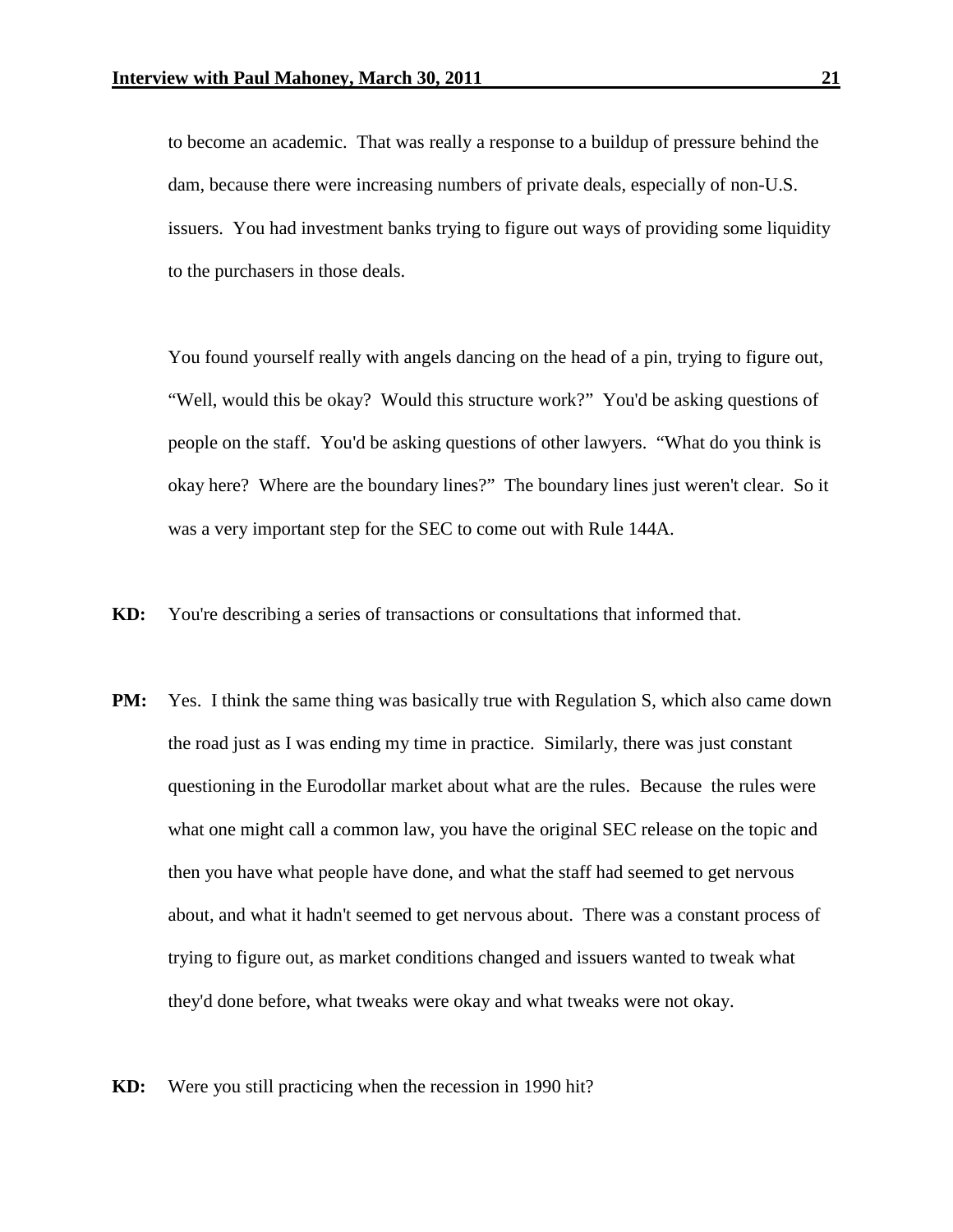- **PM:** My last day on the job was somewhere around April or May 1990. It was in the early stages of that recession.
- **KD:** So not seeing any fallout from your clients at that point?
- **PM:** No, that's right.
- **KD:** Tell me a little bit about the decision to go into teaching and what brought you here.
- **PM:** An important part of the decision to go into teaching was that so many of my former coclerks and friends were academics. I'd encounter them and they would just rave about what a wonderful job this was and how much they enjoyed it. I think both Julia, my wife, and I were reaching a stage of really having to decide, do I want to position myself for this to be what I do for the rest of my career? Or do I want to try something different?

I don't know that the decision-making process was the most careful and analytical one, but we both had this gut feeling that maybe this was a good time to take a little bit of a risk and see if it panned out. I decided to give this a try. At that stage, the hiring process was a little less formal than it is today. Today there is this AALS job fair in Washington D.C. and pretty much everyone goes through that.

In that era, it was entirely possible to get on the radar screen by just writing letters to the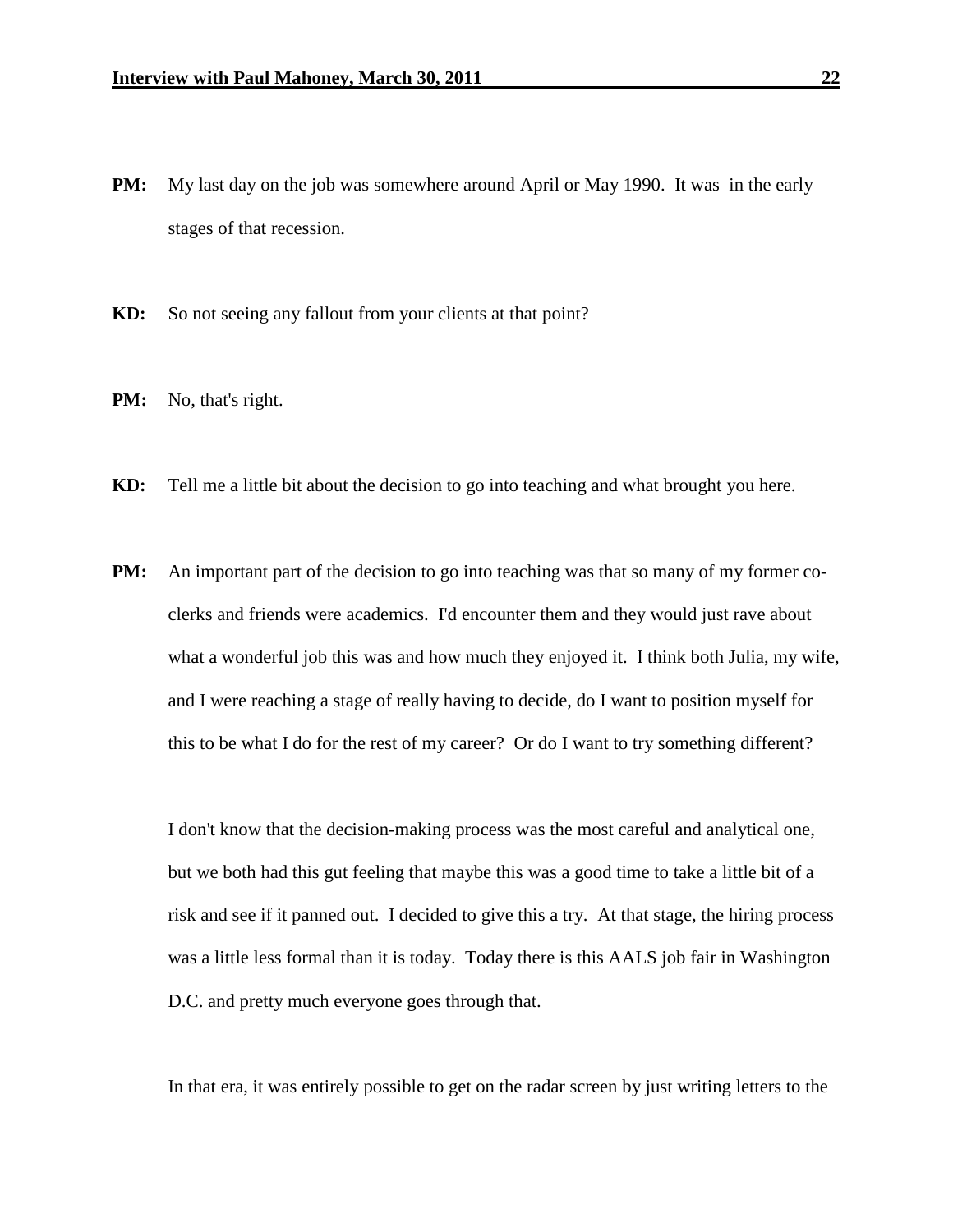deans of law schools and saying, "I'm interested in teaching," and see what would happen. I wrote to probably about a dozen law schools, basically all places where there was at least some tradition of strength in law and economics. I knew that was going to be my research methodology. I also knew that unlike a lot of people who, at that time and certainly later, were going into the fields I was interested in, I don't have a PhD in economics. I thought it was really essential that I go to some place where you had people who were working at the cutting edge that I could learn from.

Virginia was a very strong center for law and economics and so that was one of the places that I was particularly interested in. I also had friends on the faculty. Bill Stuntz and Pam Karlan, whom I've mentioned, who I clerked with, were here on the faculty. Dan Ortiz, who was a year ahead of me in law school and as a law clerk, was on the faculty here. Saul Levmore, whom I'd known a little bit prior to coming down here, was on the faculty. John Jeffries, who actually had taught me criminal law as a visiting professor at Yale, was on the faculty here. It certainly was a nice place to come and interview and get to know people.

I was just amazed at the place, I really was. It stood out among all of the law schools that I interviewed with because the faculty was a real community. People, even though they worked in different methodologies and different substantive fields, reaching different conclusions, all were incredibly warm and cooperative with one another.

The other thing that astonished me was how happy the students were. I thought my law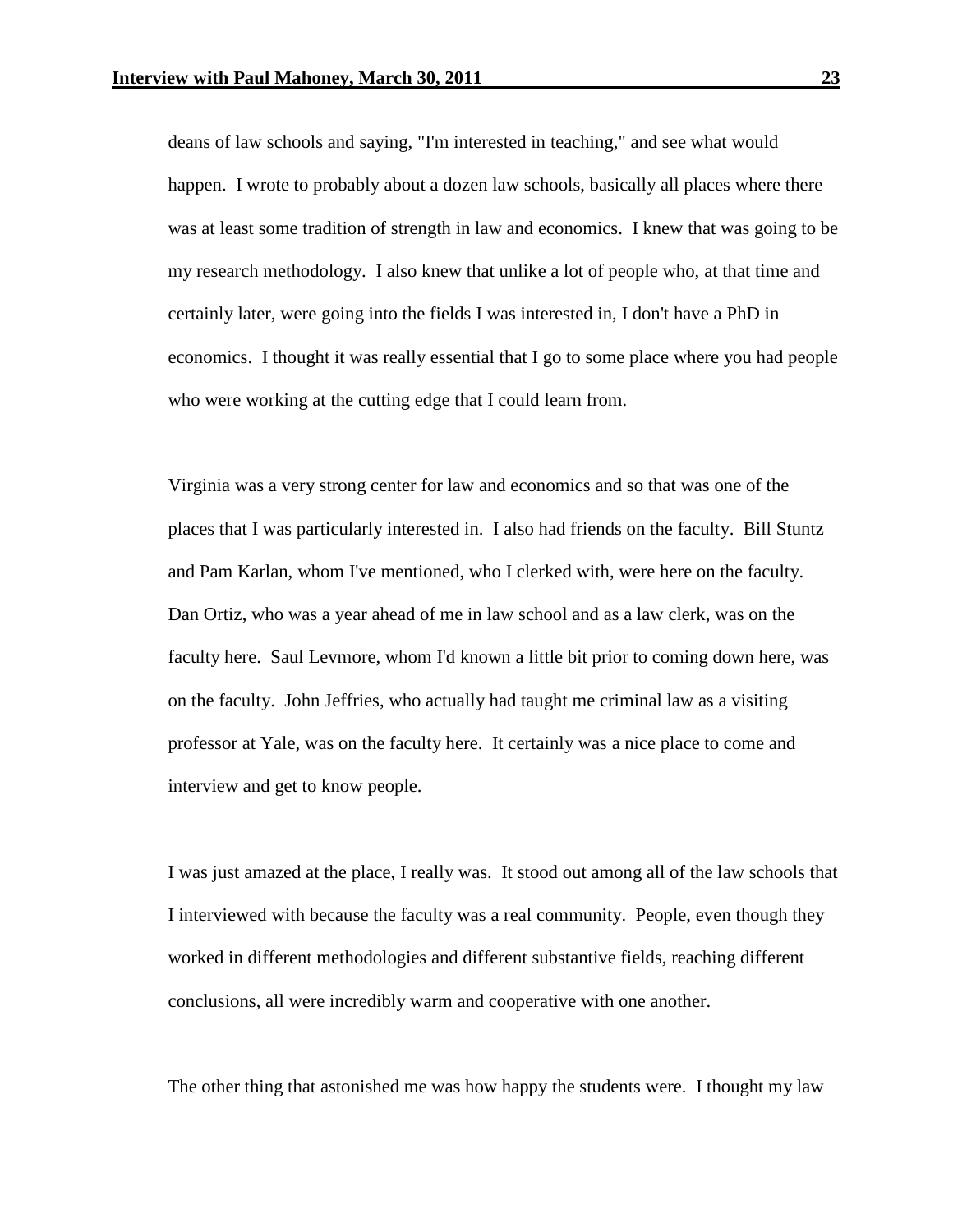school experience at Yale was a lot of fun and interesting and the students got along well with one another. But Virginia had really taken this to another level. The students just seemed incredibly kind to one another. They also seemed remarkably close to the faculty. People were very much on a first-name basis and got along with one another and that all struck me as being incredibly healthy.

- **KD:** I'm intrigued by your research agenda and how it worked itself out in the last twenty years. That's a huge subject, lots of complications. I would like to attempt to tackle some of the high points in the next few minutes, if I can. Had anyone, using law and economics as a methodology, dug as deeply into securities law in the early 1990s as you were anticipating doing? Was there someone that you could talk to and say, "This is where I want to go?"
- **PM:** Yes. There were certainly people, I think of Dan Fischel and Frank Easterbrook as being two obvious examples, who were using law and economics to say important things about securities regulation. Bernie Black went into teaching just a little bit before I did. He had some very impressive technical skills and was also working in that area. The same thing is true of Marcel Kahan, who also entered teaching about the same time as I did. Jennifer Arlen is another person who entered teaching just a little bit before I did and was interested in securities law. So there were people a little bit older, like Dan and Frank, and then there were people more or less my same generation. There were plenty of people to talk to about how you go about doing this.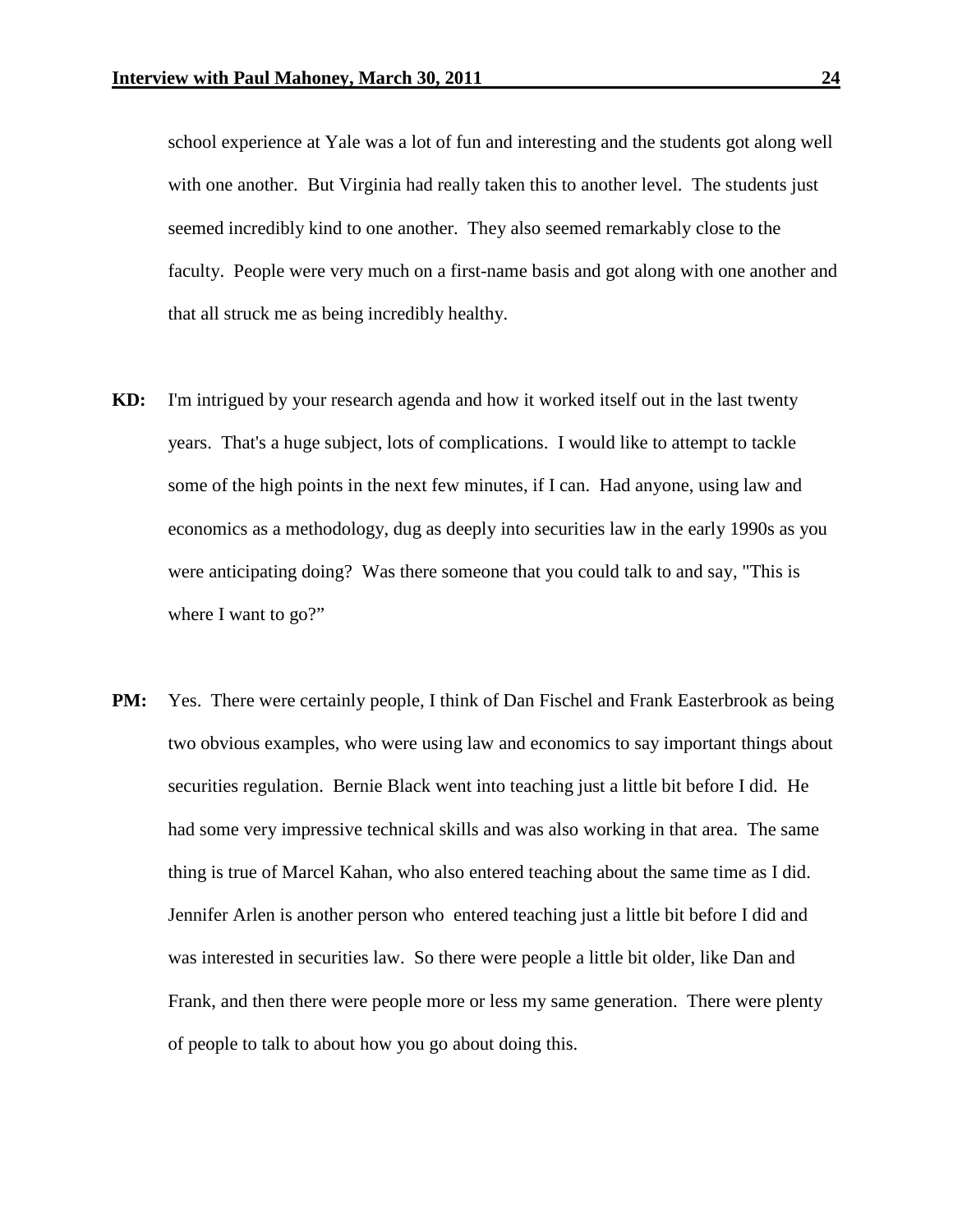- **KD:** I'm going to jump around. I'm picking on some of the subjects that I find intriguing and if I'm missing something important, let me know. One of the first highlights is the mandatory disclosure and agency problems paper which really puts you right into the middle of the kinds of subjects you're going to look at. Where did that come from? How did you develop that interest and then build it up?
- **PM:** During the entire time that I was practicing, I would notice that if one were talking to staff at the SEC, they had a genuine pride in the history of their agency and the role it played in the new deal. That was a very healthy thing. The SEC was, and I think still is, an incredibly talented group of people. Because of the role it played in shaping the modern securities markets, it was able to attract extraordinarily talented people. I thought that that sense of the agency, as having a past, was something really positive.

There was also a negative. I thought that often the agency's views about its own past, or perhaps more accurately, the past of the markets and how regulation affected the markets, was a little uncritical. A goal that I had right from the first day I became an academic was to better understand what the markets had been like prior to the SEC, what the law had been like prior to the SEC, to understand how the securities reforms of the 1930s and the creation of the SEC affected that and really, one might say, just to do a revisionist history of the New Deal securities reforms.

I think that in finance, as in war, the winners tend to write the history. Most of what I read about the 1920s and thirties and the role of securities law and the SEC seemed to be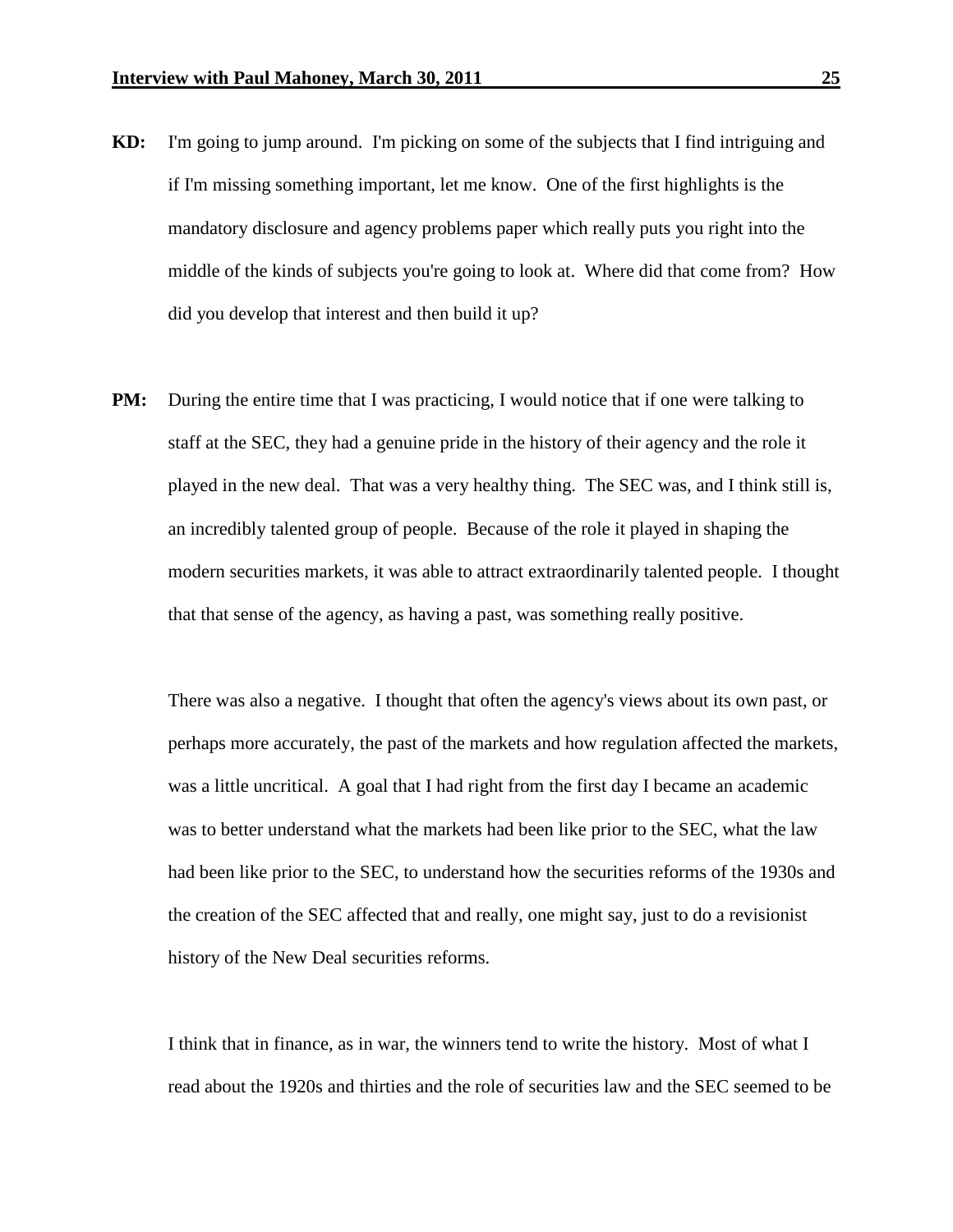written from a somewhat triumphalist perspective. It seemed to me that it was past time for someone to go back who didn't have a particular axe to grind and just say, "What really happened?" One of the first things that struck me as I did that was how much of the basic framework of the '33 Act, in particular, had been anticipated in prior law. That was really the origin of that particular paper.

- **KD:** The point being that the prior law was informed by the needs of the industry as it existed, the dominant players in the industry in those previous years?
- **PM:** Yes and it was attentive to the persistent principal/agent problems that, in some sense, are the root issue that one deals with everywhere in corporate and securities law. I thought prior law was quite attentive to the existence of those problems. One of the big messages of the paper is that subsequent scholars and regulators perhaps lost track of that and read into the '33 Act something that hadn't really been there at its outset, this idea that regulators could help people figure out what price to pay for a security. I just didn't think of that as being part of the original plan.

The original plan was that you were going to inform investors thoroughly about all of the myriad conflicts of interest that might lie beneath the surface of a transaction that they were considering. But whether this was a good deal or not on the merits was really not going to be a concern of the regulatory system.

**KD:** Now this is something you came back to with your political economy of the '33 Act?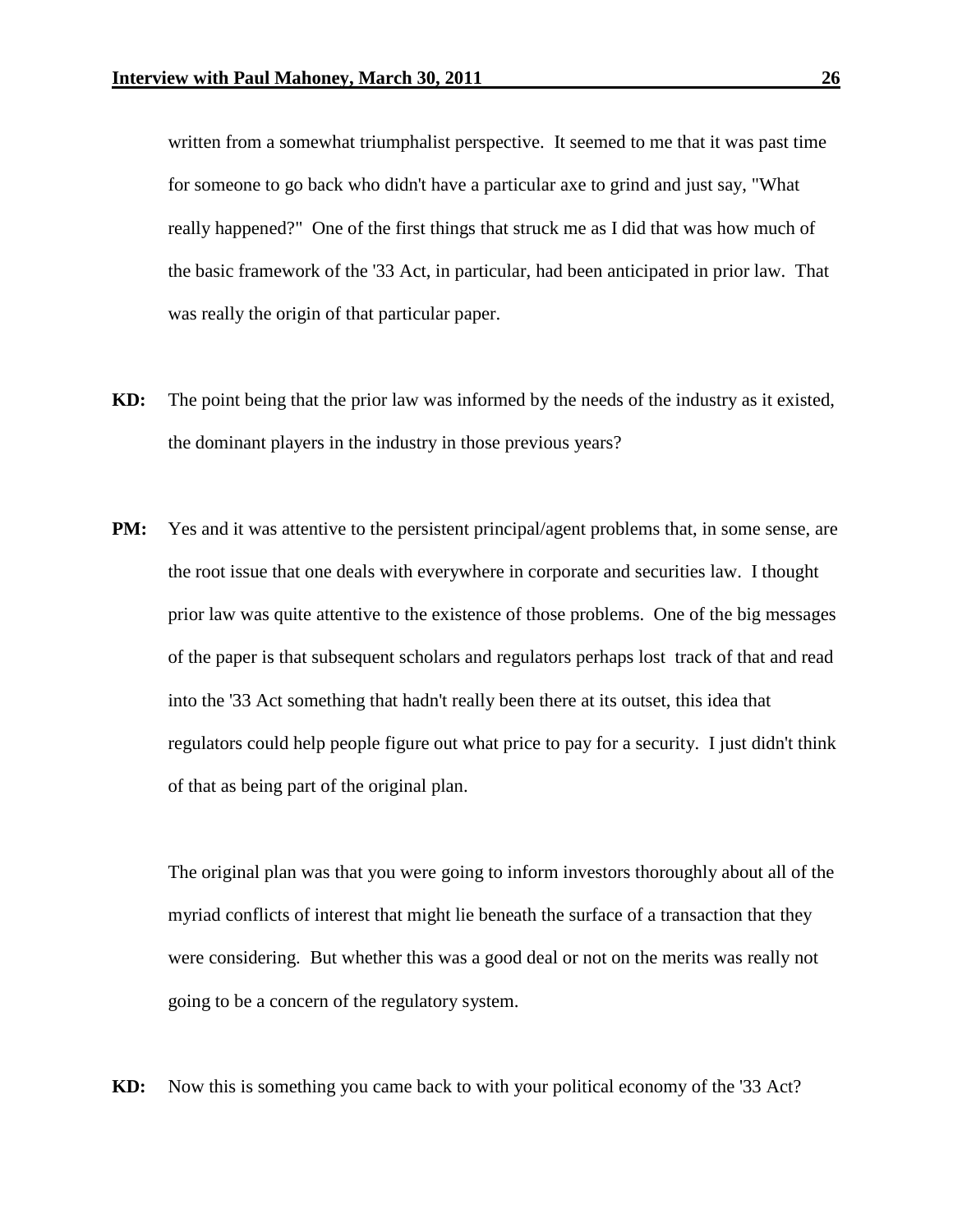- **PM:** Right, yes.
- **KD:** Essentially that's really the same concept. There's a few years between those, but do you see those as being part of the same overall project?
- **PM:** Yes. The second paper just added on something to the first. The first asked about what the law was and wasn't and the second paper thought a little bit more about the institutional structure of securities regulation, both from the industry side and the regulatory side. It asked the question, "Did the existence of the SEC and the '33 Act affect the way in which the industry went about its business? Were they, in turn, able to shape the way the regulatory system worked in order to serve their own interests?"

It seems to me that's got to be the first question, or an early question you ask about any regulatory system. We all think about the regulators acting on the industry. I think you also have to ask, how does the industry act on the regulators? Does that provide benefits or costs to the ultimate consumers or investors, as the case may be?

- **KD:** That's like a case of regulatory capture, or maybe regulatory co-optation, I guess.
- **PM:** Yes, yes. I wrote a subsequent paper about the blue sky laws that had the same underlying task. Did the industry manage to get some of what it wanted from these reforms? Was that a good thing or a bad thing for investors?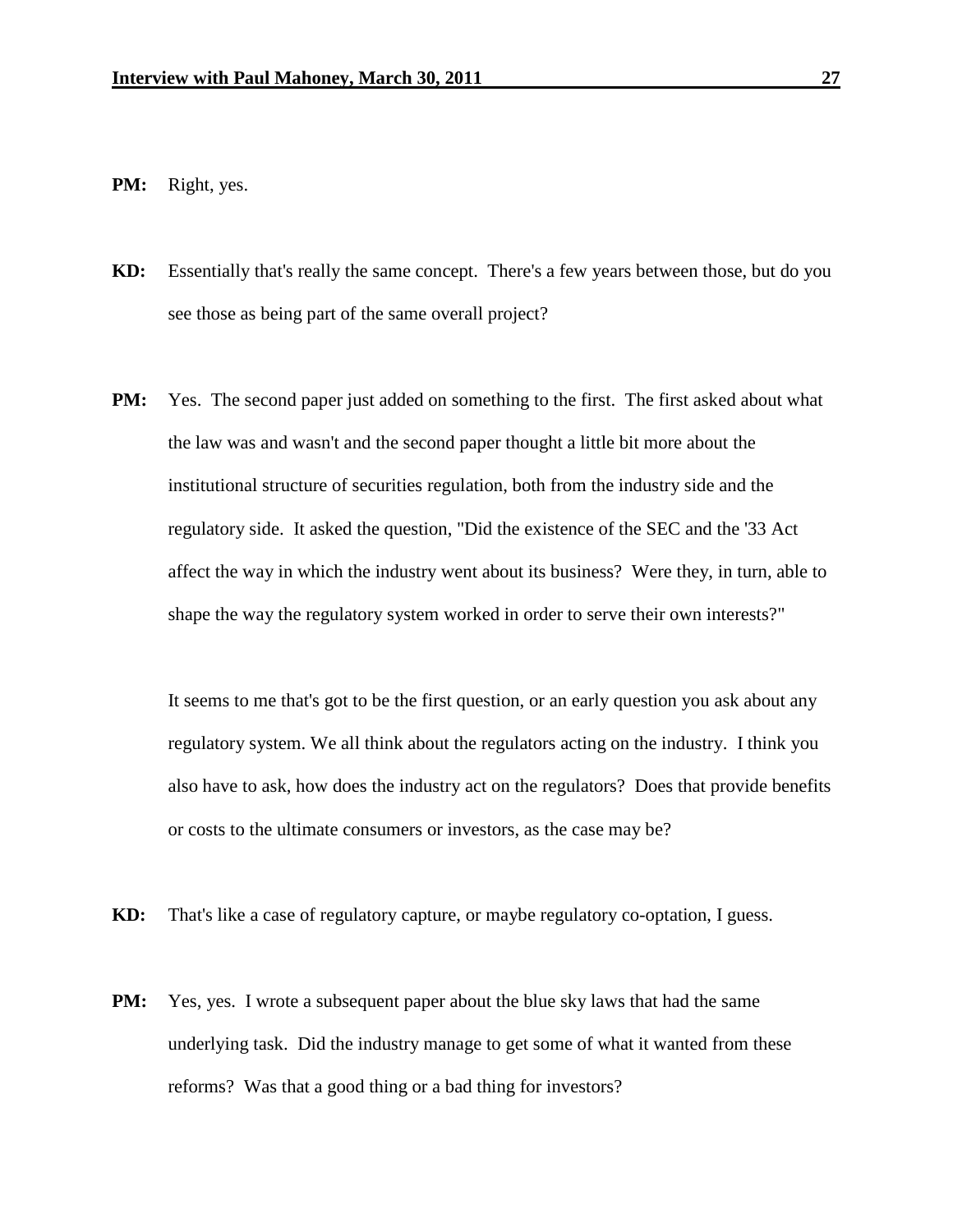- **KD:** Tell me a little bit about the research process here. You weren't necessarily trained as a historian, but you're doing all kinds of historical work here. What kinds of sets of information would you use for the blue sky law project?
- **PM:** What I would typically do is start with primary legal materials, that is to say, the statutes, the legislative history. In a number of states around the time of the blue sky laws, there were various sorts of legislative hearings or commissions that were put in place to try to investigate the industry. I would look at those records. I would look at contemporary press accounts. Although this is very hit-and-miss because you didn't have industry groups that were quite as well-organized as they are today, if possible I would look at documents from industry groups.

Certainly in the '33 Act paper there was an organization of investment bankers and they had an annual convention and people would give speeches and you'd see the transcripts of those. That was really very useful in trying to get a sense of what the industry was thinking and trying to infer from that what its strategy might be in dealing with legislatures who were clearly interested in creating some sort of reform legislation.

That would all be a piece of it. Then the question is always, "Is there systematic data that you can come up with?" For the '33 Act paper, I knew that there had been an antitrust suit against the investment banking industry in the late 1940s or 1950s. In fact, Sullivan & Cromwell had represented some of the investment banks in that, so I knew a little bit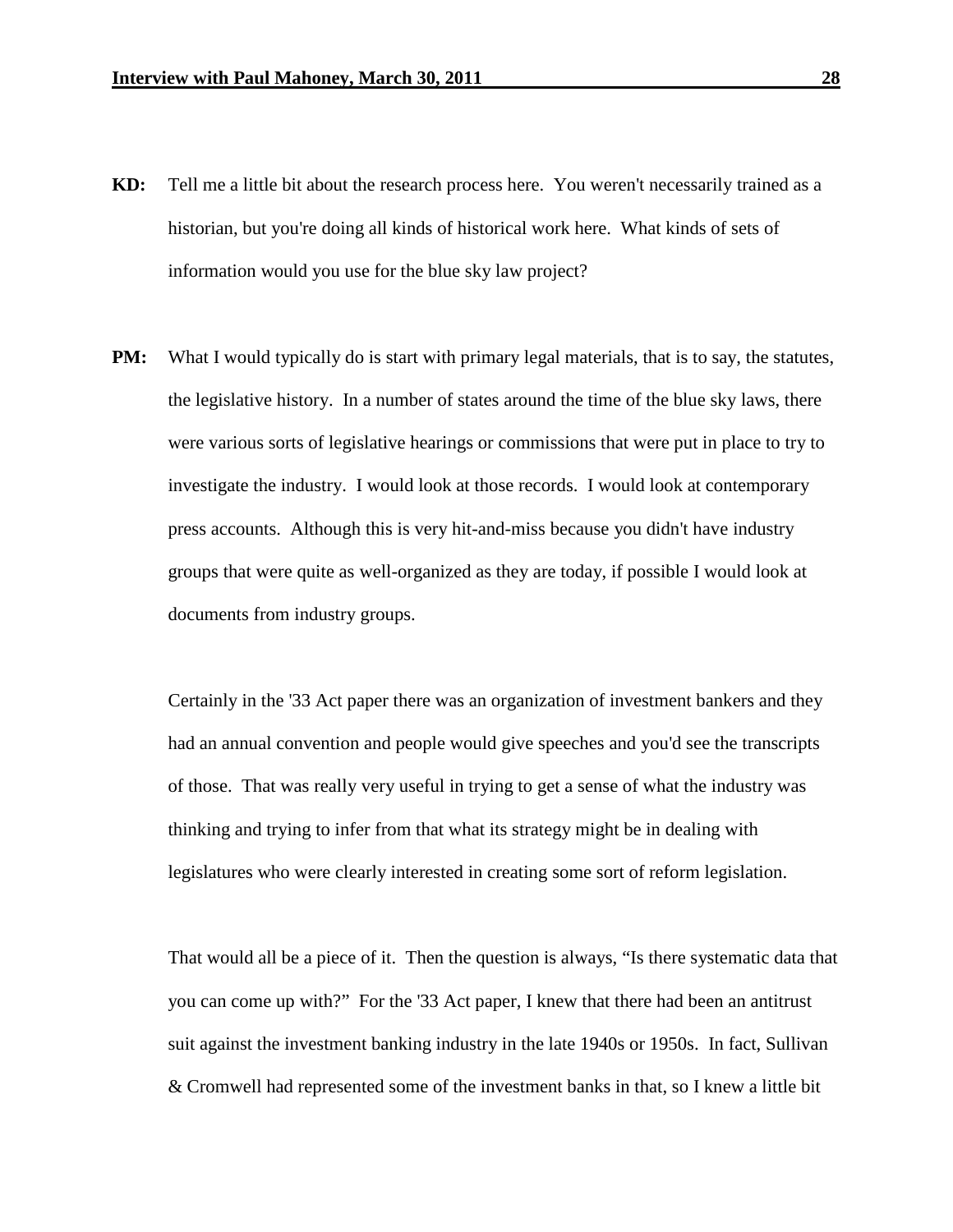about that litigation. It turned out that our library here at UVA had some of the documents that were produced in that litigation. There were other documents that were at other law school libraries and even Sullivan & Cromwell had a few bits and pieces of the record remaining.

From that I concluded that one could put together, not a 100 percent comprehensive, but certainly a reasonably comprehensive look at the underwritings that were done prior to the SEC, and then after the SEC, and say something useful about what was happening with the market share of the major investment banks in underwriting.

- **KD:** Something that was a departure from those although working in the same area, and this is an article that's been cited a lot, is the exchange as regulator article. Does that fit in with this overall research program or is it somehow different?
- **PM:** It's a little bit different, but I think in the same vein. What's different about it is instead of saying, "Here's what the law and framework looked like before the securities laws" versus afterwards, it's a little bit more of a thought experiment, saying, "Let's pretend for a minute we didn't have the securities laws. What do we think we would have? What kind of structures would ordinary principles of corporate law, contract law, property law, et cetera, create, plus extrapolation from what we know the industry was doing to regulate itself before the securities laws? What would that produce and what would that look like?" I think of it as being in service of the same basic idea, which is to compare the world without the regulatory system we have to the world with it, but here engaging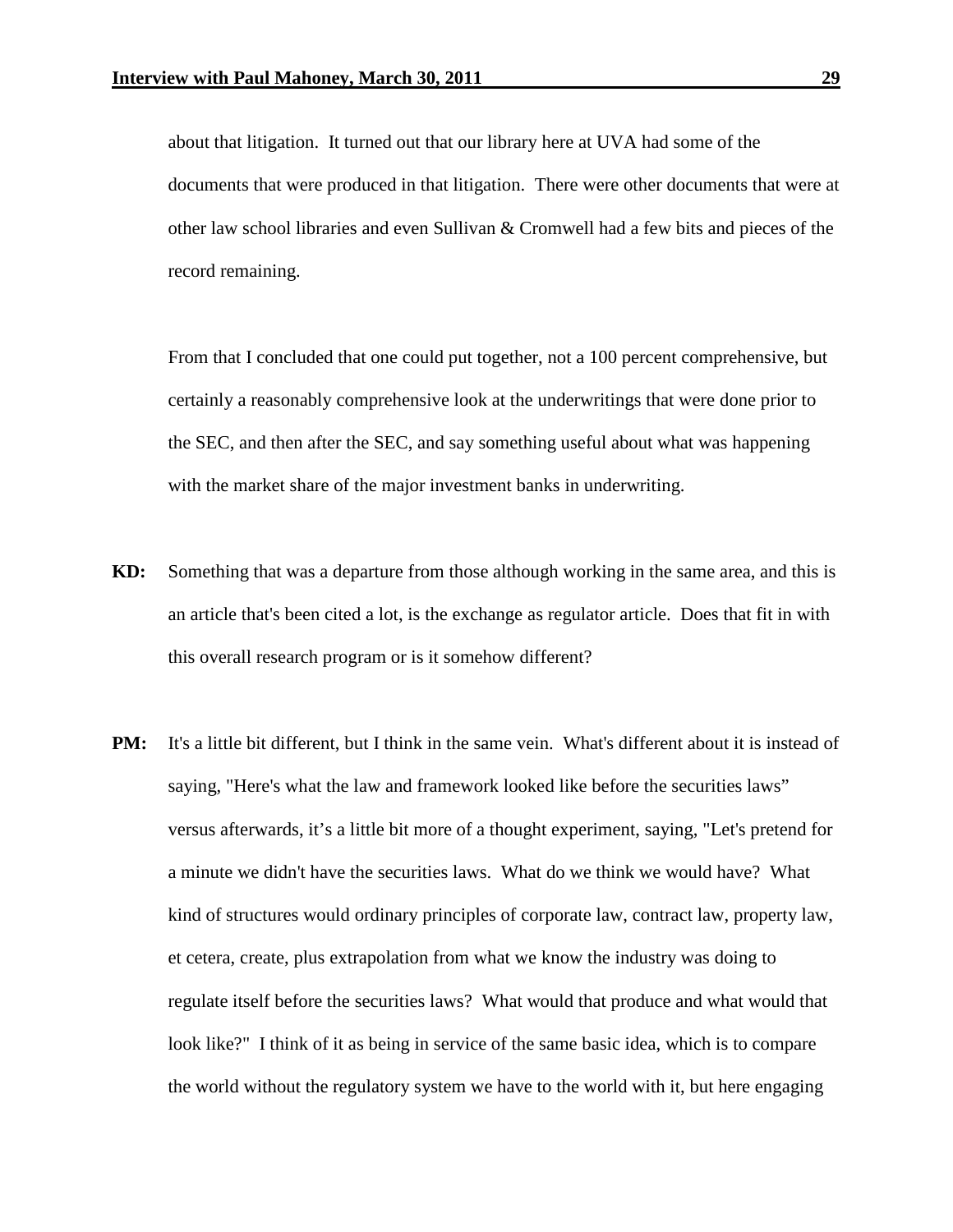in a little bit more hypothetical reasoning.

- **KD:** Given that, fifteen years on, are you surprised by some of the things that you've seen? What are the factors in the structure of the markets that you never anticipated when you were doing that work?
- **PM:** Certainly technology has opened up a variety of trading platforms that really don't look much like traditional exchanges. I think the SEC has been right to spend a lot of time thinking about that and how the regulatory system ought to deal with that.
- **KD:** Some of that was just emerging in the 1990s.
- **PM:** That's right. It was very early days, yes.
- **KD:** Terrific. Any other academic subjects that we should talk about before we sort of wrap up?
- **PM:** No. I'm still really working, to the extent I can with my current administrative duties, on bits and pieces of what the pre-SEC markets looked like and how things changed once the regulatory system came into being. I know that's going to be an ongoing interest. I'm hoping, once I step down from this job, to be able to look more at what's happened in the last decade, from Sarbanes-Oxley through Dodd-Frank. With luck, by the time I'm done here, one will be able to look at before and after data and say something useful about that.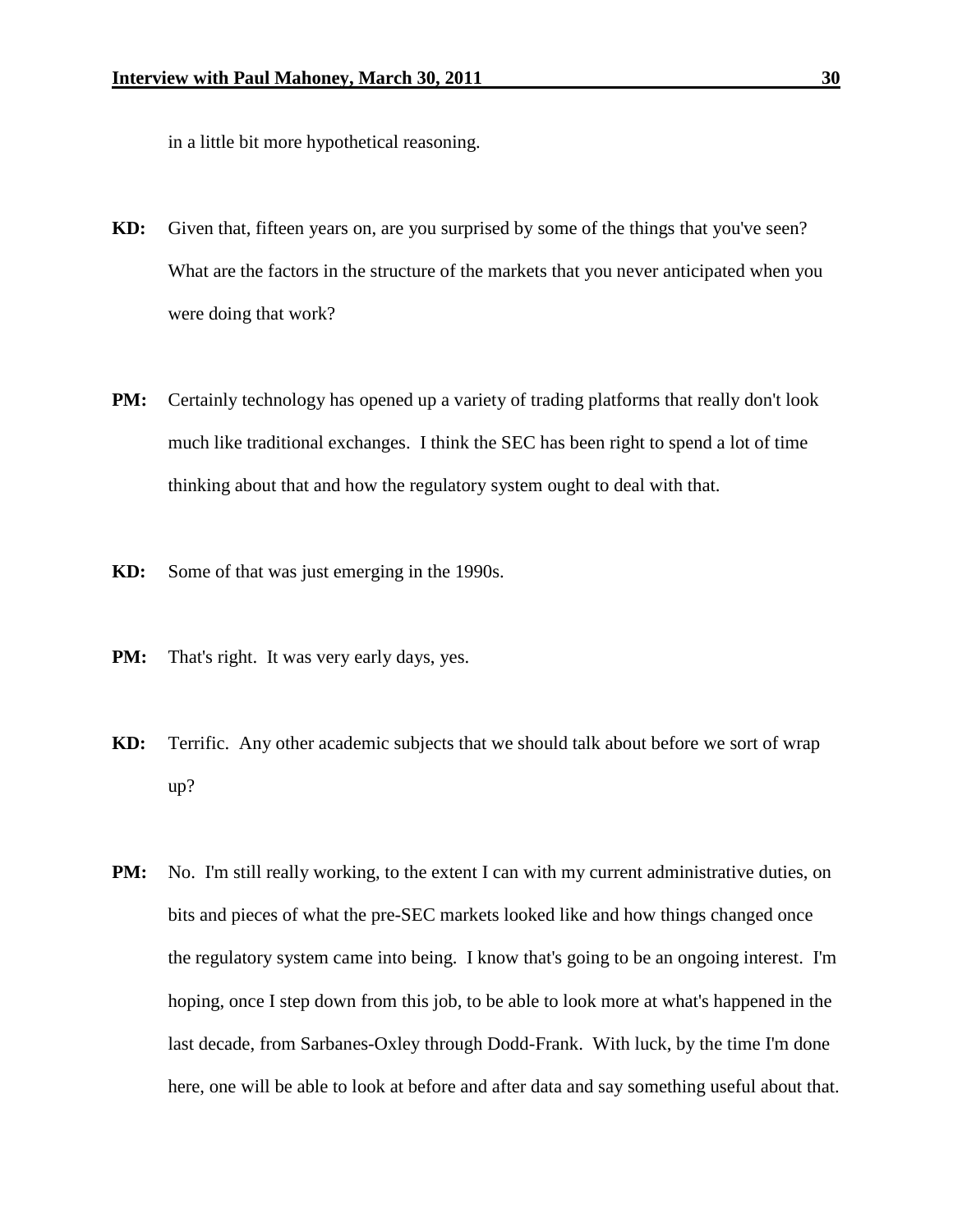- **KD:** You'll be at a bit more of a historical remove as well.
- **PM:** Exactly, exactly. I think it's very hard to talk about these things when passions are still running high. I don't think that tends to produce the most careful analytical work.
- **KD:** Something I'd love to wrap up with is your perspective on the business of teaching law and how the students and the professors have changed over the years. One of the points that one could take as a comparison is that you came in at a point where the law and economics movement was fairly new and there was a lot of vibrancy. What are you seeing now that reminds you of that?
- **PM:** I think the behavioral psychology people are probably at a stage a lot like the stage law and economics was at when I went into teaching. They are able to say a lot of interesting and new things. I also think that there's a focus, at the moment, on the low-hanging fruit. As that field matures, they're going to have to get more systematic in developing kind of a broader perspective on how everything fits together.
- **KD:** Corporate and securities law, are you seeing continued interest in that?
- **PM:** Absolutely, because the students remain very interested in it. As a consequence, I think it's actually a great field for a young academic to go into. An awful lot of the people who go into academic life travel a path that will tend to push one into constitutional law,